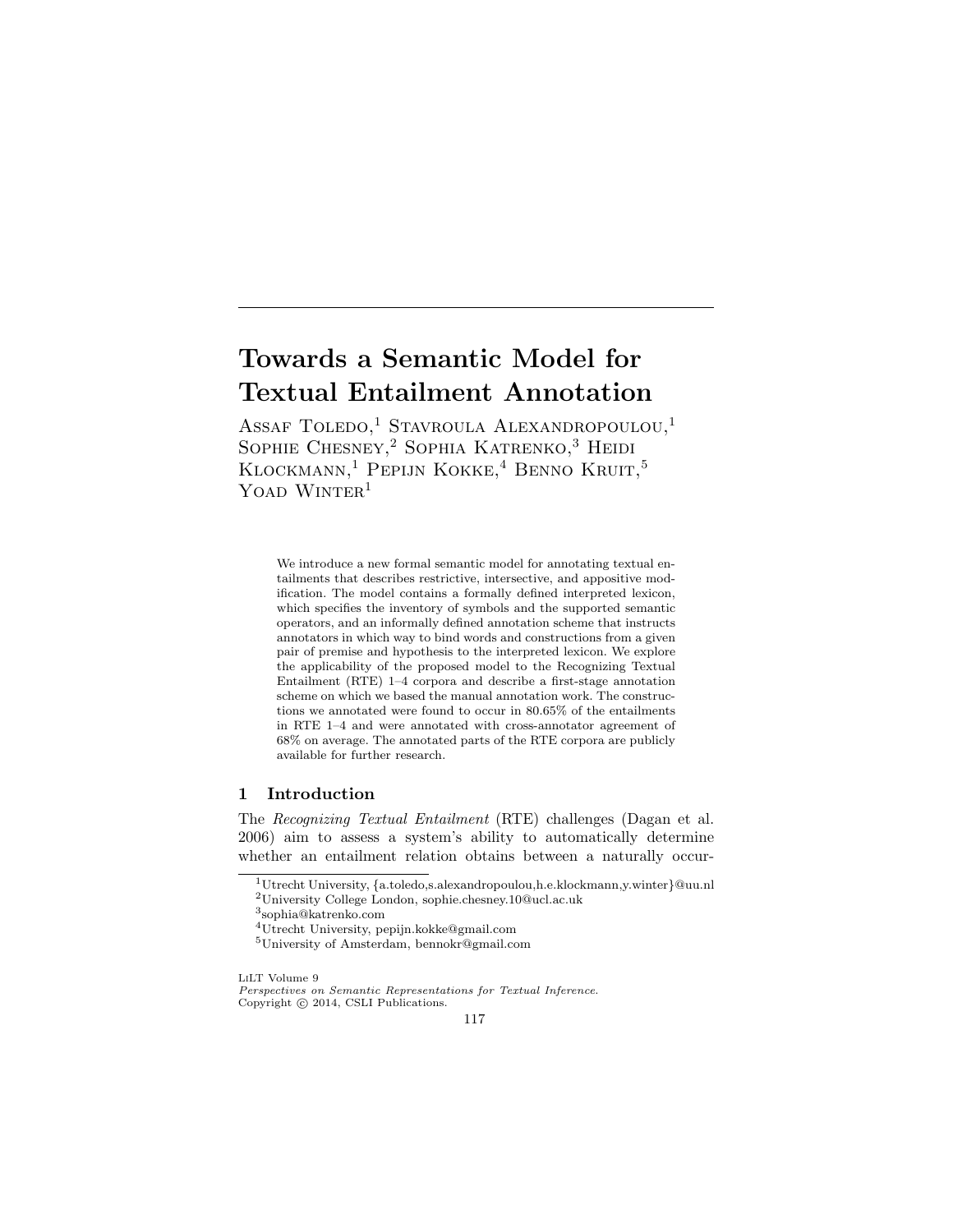ring text sentence  $(T)$  and a hypothesis sentence  $(H)$ . The RTE corpus (Bar Haim et al. 2006; Giampiccolo et al. 2007, 2008; Bentivogli et al. 2009), which is currently the only available resource of textual entailments, marks entailment candidates as valid/invalid.<sup>6</sup> For example:

## Example 1

- T: The head of the Italian opposition, Romano Prodi, was the last president of the EC.
- H: Romano Prodi is a former president of the EC.<sup>7</sup>

Entailment: Valid

This categorization contains no indication of the linguistic and informational processes that underlie entailment. In the lack of a gold standard of inferential phenomena, entailment systems can be compared based on their performance, but not on the basis of the linguistic adequacy of their inferential processes. For further remarks on this problem, see Sammons et al. (2010).

The goal of this work is to elucidate some central inferential processes underlying entailments in the RTE corpus. By doing that, we aim to contribute toward creating a benchmark for modeling entailment recognition. We presume that this goal is to be achieved incrementally by modeling increasingly complex semantic phenomena. To this end, we employ a standard model-theoretic approach to entailment that allows combining gold standard annotations with a computational framework. The model contains a formally defined interpreted lexicon, which specifies the inventory of symbols and semantic operators, and an informally defined annotation scheme that instructs annotators how to bind words and constructions from a given T-H pair to entries in the interpreted lexicon. We choose to focus on the semantic phenomena of restrictive, intersective, and appositive modification. This choice is motivated by the predominance of these phenomena in the RTE datasets, the ability to annotate them with high consistency and the possibility of capturing their various syntactic expressions by a limited set of concepts.

For instance, in Example 1 the inference from *The head of the Italian opposition, Romano Prodi,* to *Romano Prodi* is licensed by the semantics of the appositive construction. Lexical phenomena that are not

<sup>6</sup>Pairs of sentences in RTE 1–3 are categorized in two classes: *yes-* or *noentailment*; pairs in RTE 4–5 are categorized in three classes: *entailment*, *contradiction* and *unknown*. We label the judgments *yes-entailment* from RTE 1–3 and *entailment* from RTE 4–5 as *valid*, and the other judgments as *invalid*.

<sup>7</sup>Pair 410 from the test set of RTE 2. *EC* stands for European Commission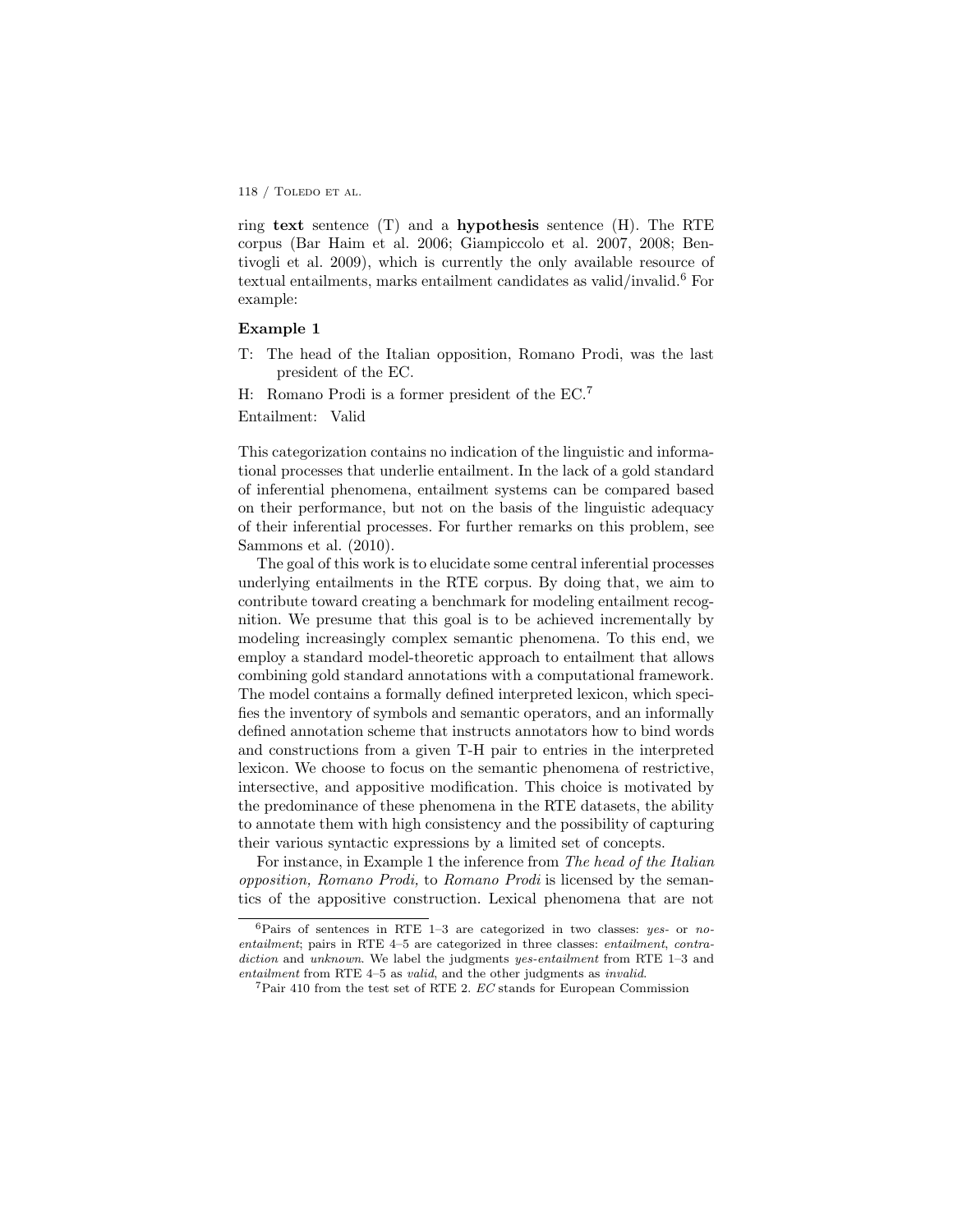modeled but intervene in the analysis of these phenomena, such as the inference *last president*  $\rightarrow$  *former president* in Example 1 are annotated using shallow textual alignment.<sup>8</sup>

In its current stage, this work is only at the beginning of implementing the theoretical semantic model using an annotation platform combined with a theorem prover. In the course of the development of this model, a narrower annotation scheme was adopted. In this scheme, modification phenomena were annotated in all valid entailment pairs from RTE 1–4 without accounting for the way in which the annotated phenomena contributed to the inference being made. This work allowed us to perform data analysis and to further learn about the phenomena of interest as part of the development of the semantic model.

The structure of this paper is as follows. Section 2 reviews some related methods used in Bos et al. (2004) and MacCartney and Manning (2007). In Section 3 we introduce the formal semantic model on which we rely and use it for analyzing some illustrative textual entailments. More RTE data are illustrated in Appendix 1. Section 4 points out a challenge in applying this model to parts of the RTE data and describes our current annotation scheme which aims to address this challenge. We then elaborate on the methods employed in applying this scheme to the datasets of RTE 1–4, and present some quantitative data on the targeted phenomena and inter-annotator agreement. Section 5 concludes.

## 2 Related Work

Bos and Markert (2005) utilize a CCG parser (Bos et al. 2004) to represent the text and hypothesis in discourse representation structures (DRSs, Kamp and Reyle 1993) that encapsulate information on argument structure, polarity, etc. The DRSs of the text and hypothesis are then translated into formulae in first order logic, and a theorem prover is used in order to search whether there is a logical proof from the text formula to the hypothesis formula. The system reached a relatively high precision score of 76% in recognizing the positive cases in RTE 2 but suffered from a very low recall of  $5.8\%$ .

MacCartney and Manning (2007)'s system recognizes monotonic relations (or lack thereof) between aligned lexical items in the text and hypothesis and employs a model of compositional semantics to calculate a sentence-level entailment prediction. The recognition of monotonic relations is done using an adapted version of Sanchez Valencia's Natural Logic (Sánchez Valencia 1991), the alignment between the text and hypothesis is based on a cost function that extends the Levenshtein

<sup>8</sup>For more details on this point see Section 3.3.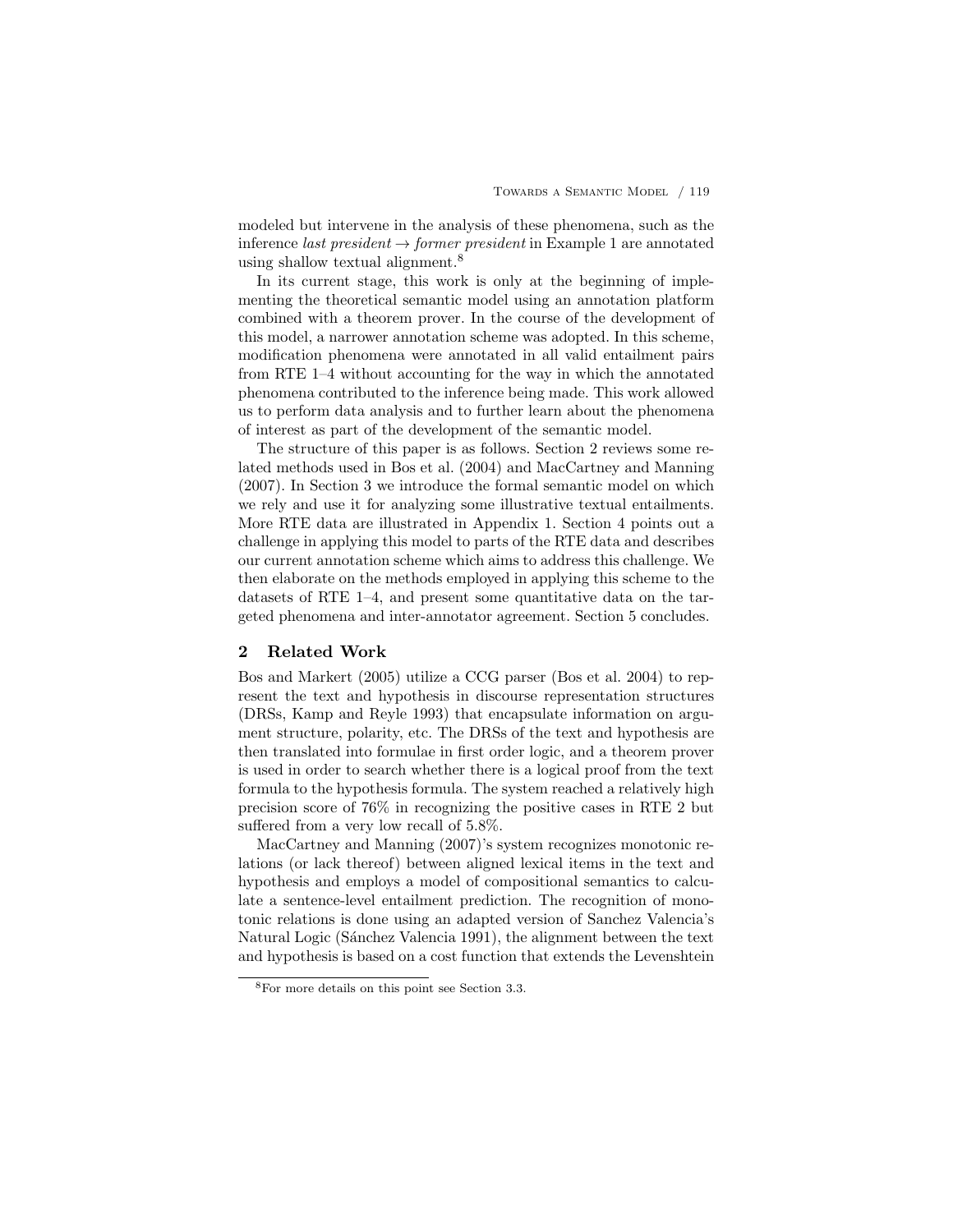string-edit algorithm, and the entailment is classified by a decision tree classifier, trained on a small data set of 69 handmade problems. The system was tested on RTE 3 and achieved relatively high precision scores of 76.39% and 68.06% on the positive cases in the development and test sets, respectively. This system also suffers from low recall scores of 26.70% and 31.71%, respectively.

In Bentivogli et al. (2010), a methodology is described for creating specialized entailment data sets by isolating linguistic phenomena relevant for entailment. Pairs of text and hypothesis from the existing corpus were used to generate a set of mono-thematic pairs, each containing one specific phenomenon that takes part in the original entailment. This analysis includes formulation of rules of inferences according to several pre-defined categories, e.g., *argument realization*: "x's y"  $\rightarrow$  "y of x". As part of a feasibility study, this methodology was applied to a sample of 90 pairs randomly extracted from RTE 5 and processed by two annotators. Cross-annotator agreement was reported in two scores: complete agreement in pair analysis was found in 64.4% of the pairs, and partial agreement on the phenomena involved in the inferences was calculated by the Dice  $(1945)$  coefficient and reached a value of 0.78. This methodology allows a detailed analysis of the entailments in the corpus, but a full analysis of all entailment patterns in the corpus would necessarily involve complex judgments, and this, in turn, would make high cross-annotator agreement very hard to achieve. Moreover, as discussed in Section 4.7, our experience shows that efficient annotation with high cross-annotator agreement is hard to obtain even in more restricted cases which involve less complex judgments.

The model we propose in this work diverges from these approaches in two respects: (a) its first goal is to develop gold standard semantic annotations based on a general formal semantic model; (b) it does not aim to represent phenomena that are not accounted for in this model. For example, consider the following inference, which is based on causal reasoning: *Khan sold nuclear plans*  $\Rightarrow$  *Khan possessed nuclear plans*.<sup>9</sup> Causal reasoning and lexical relations are not part of the semantic phenomena addressed in this paper, and a pattern in the form of *X sold*  $Y \Rightarrow X$  possessed Y should be defined ad-hoc by annotators to align the instances of the verbs *sell* and *possess*. This approach allows us to concentrate on the logical aspects of textual entailment, while phenomena involving lexical semantics and world knowledge are handled by a shallow analysis.<sup>10</sup> Our annotation work is to a large extent in line with

<sup>&</sup>lt;sup>9</sup>This example of causal reasoning is taken from MacCartney and Manning (2007).

<sup>&</sup>lt;sup>10</sup>Another related work, which approaches inference in natural language as part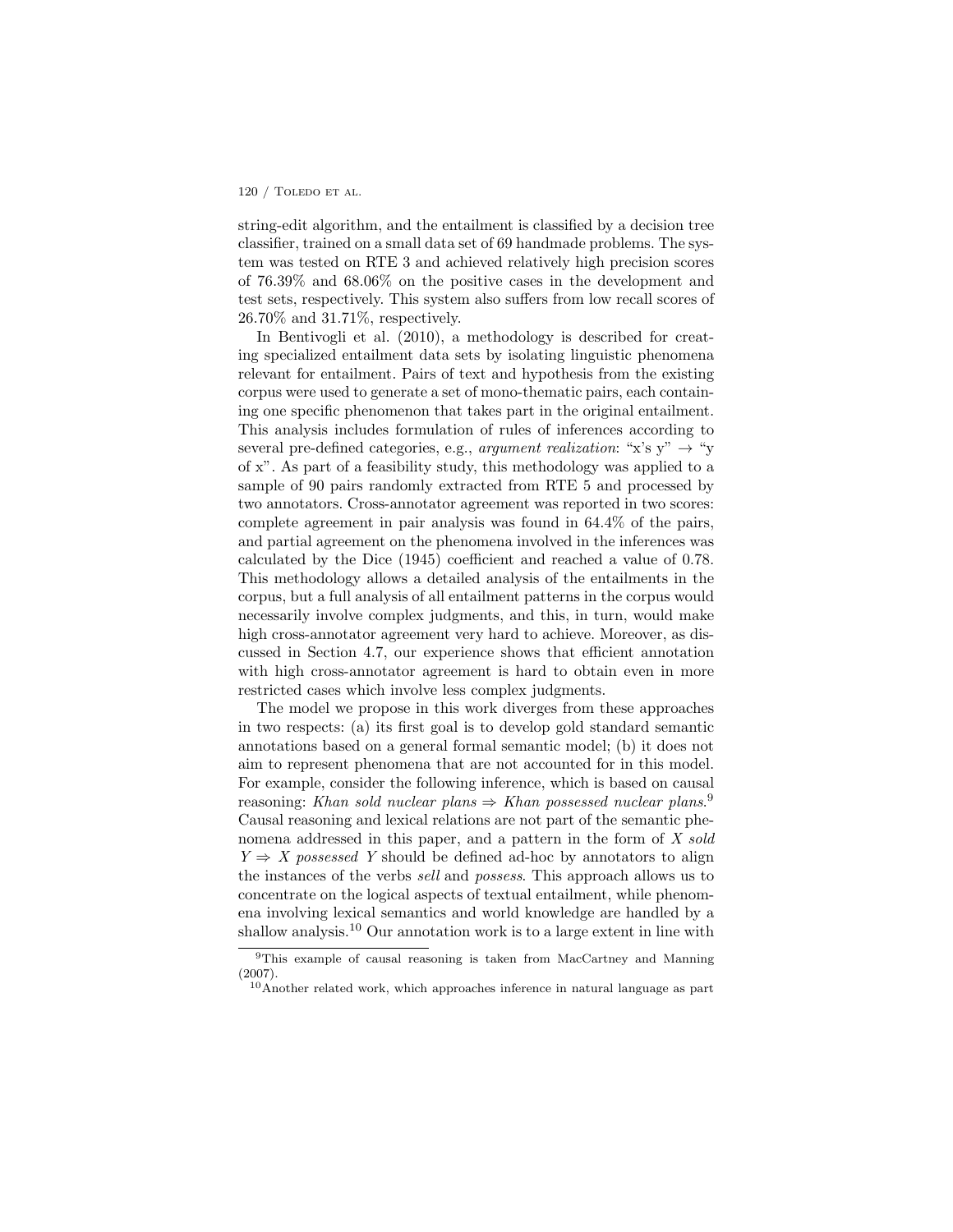the proposal described in Sammons et al. (2010), whose authors appeal to the NLP community to contribute to entailment recognition work by incrementally annotating the phenomena that underlie the inferences in the RTE corpus.

# 3 Theoretical background and RTE examples

To model entailment in natural language, we assume that entailment describes a *preorder* on natural language sentences. Thus, we assume that any sentence trivially entails itself (reflexivity); and given two entailments  $T_1 \Rightarrow H_1$  and  $T_2 \Rightarrow H_2$  where  $H_1$  and  $T_2$  are identical sentences, we assume  $T_1 \Rightarrow H_2$  (transitivity). A computational theory of entailment should describe an approximation of this preorder on natural language sentences. We use a standard model-theoretic extensional semantics, based on the simple *partial order* on the domain of *truth-values*. Each model *M* assigns sentences a truth-value in the set *{*0*,* 1*}*. Such a Tarskian theory of entailment is considered adequate if the intuitive entailment preorder on sentences can be described as the pairs of sentences *T* and *H* whose truth-values  $\llbracket T \rrbracket^M$  and  $\llbracket H \rrbracket^M$  satisfy  $[[T]^{M} \leq [[H]^{M}]^{M}$  for all models M. In this section we give the essentials of this model-theoretic approach to entailment that are relevant to the annotated phenomena and illustrate it using a small interpreted lexicon, simplifying the analysis of some representative examples from the RTE.

# 3.1 Semantic essentials

We adopt a standard semantic framework (Winter 2010) where the types assigned to natural language expressions encode general aspects of their meaning. More specific aspects of an expression's meaning are encoded by its possible denotations within the typed domain assigned to it. Functional types are standardly defined below.

Definition 1. Let B be a finite non-empty set of basic types. The set of functional types over B is the smallest set  $\mathcal{T}^B$  that satisfies:

(i)  $B \subset \mathcal{T}^B$ :

(ii) If  $\tau$  and  $\sigma$  are types in  $\mathcal{T}^{\mathsf{B}}$  then  $(\tau \to \sigma)$  is also a type in  $\mathcal{T}^{\mathsf{B}}$ .

The  $\rightarrow$  symbol is omitted for perspicuity, and parentheses in types are

of a semantic paradigm, is the FraCaS test suite (Cooper et al. 1996). This suite concerns examples that mainly rely on generalized quantification, argument monotonicity, plurality, anaphora resolution, ellipsis, etc. Entailments based on these phenomena are not very common in the RTE data that are analyzed here. Further research is needed in order to integrate data like those in FraCaS into a formal annotation scheme like the one suggested in this paper.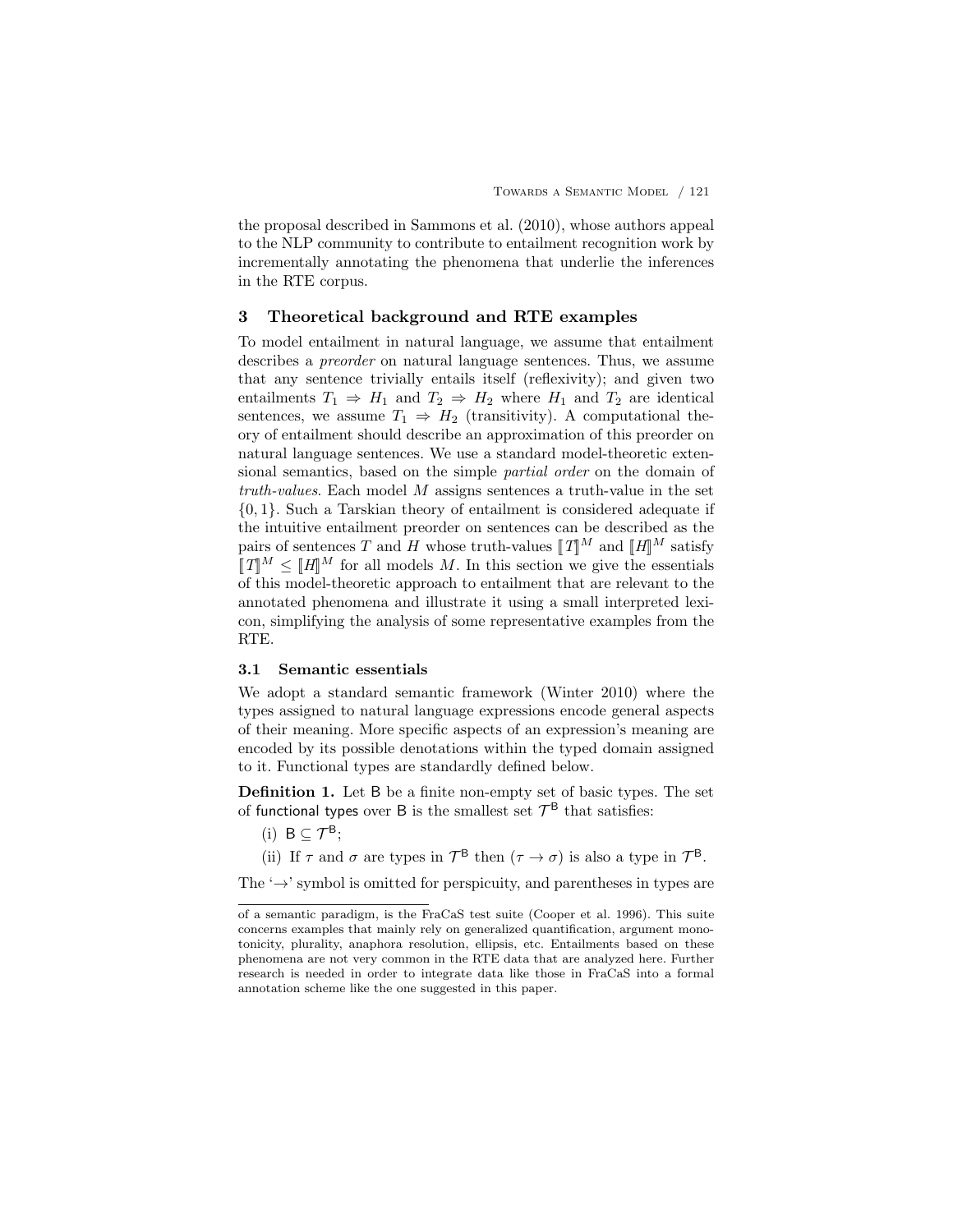TABLE 1: Types commonly used for natural language expressions

| $\tau$                         | sentences                                                         |
|--------------------------------|-------------------------------------------------------------------|
| e                              | proper names, referential noun phrases                            |
| et                             | intransitive verbs and common nouns                               |
| e(e t)                         | transitive verbs                                                  |
| (et)t                          | quantificational noun phrases                                     |
| (e <sub>t</sub> ) <sub>e</sub> | definite article $(the)$                                          |
| (et)((et)t)                    | determiners (some, every)                                         |
| $T\tau$                        | modifiers (adjectives, adverbs, prepositional phrases, negation,  |
|                                | relative clauses)                                                 |
| $\tau(\tau\tau)$               | coordinators (conjunction, disjunction, restrictive relative pro- |
|                                | nouns)                                                            |

erased whenever this does not lead to ambiguity. Thus, the functional type  $(\tau \to \sigma)$  is denoted ' $\tau \sigma$ '. For our purposes we assume  $B = \{e, t\}$ , where *e* is the type of *entities* and *t* is the type of *truth-values*. Table 1 gives some examples for types that are commonly used for various natural language expressions, as will be illustrated in the interpreted lexicon in Section 3.2. The type scheme  $\tau\tau$  for modifiers and the type scheme  $\tau(\tau\tau)$  for coordinators are used for different expressions, with different types instantiating  $\tau \in \mathcal{T}^{\{e,t\}}$ .

For each type  $\tau$  in  $\mathcal{T}^{\mathsf{B}}$  we inductively define a corresponding *domain*  $D_{\tau}$ . For basic types in B the corresponding domains are assigned by assumption. For each non-basic functional type  $\tau \sigma \in \mathcal{T}^B$  we define the corresponding domain by:

$$
D_{\tau\sigma} = D_{\sigma}^{D_{\tau}} =
$$
 the set of functions from  $D_{\tau}$  to  $D_{\sigma}$ 

The domain  $D_t$  of truth-values is assumed to be constant: the set  $\{0, 1\}$ with the natural partial order  $\leq$ . This partial order allows us to semantically capture the preorder relation induced by entailment on natural language sentences. Given a non-empty domain of entities  $D_e = E$ , we refer to the collection of domains  $\mathcal{F}^E = \{D_\tau | \tau \in \mathcal{T}^{\{e,t\}}\}\$ as the *frame over E*. Thus, the frame over *E* contains the respective domain *E* of entities, the domain of truth-values, and all the one-place functions that are derived from these two sets. For instance, the following sets are all subsets of  $\mathcal{F}^E$ , where we abbreviate  $\mathbf{2} = \{0, 1\}$ . The type of members in each set is indicated after each set in brackets:

$$
E(e), E^{E}(ee), 2(t), 2^{2}(tt), E^{2}(te), 2^{E}(et), 2^{(E^{E})}((ee)t),
$$
  
\n $(2^{E})^{E}(eet), E^{(2^{2})}((tt)e), (E^{2})^{2}(tte)...$ 

Let a *lexicon*  $\Sigma$  be a set of terminal symbols (=words). We use a *typing function* TYP for assigning a type to each word in  $\Sigma$ . Using this function and a set of entities  $E$  we define a *model*  $M$  over  $\Sigma$ . This is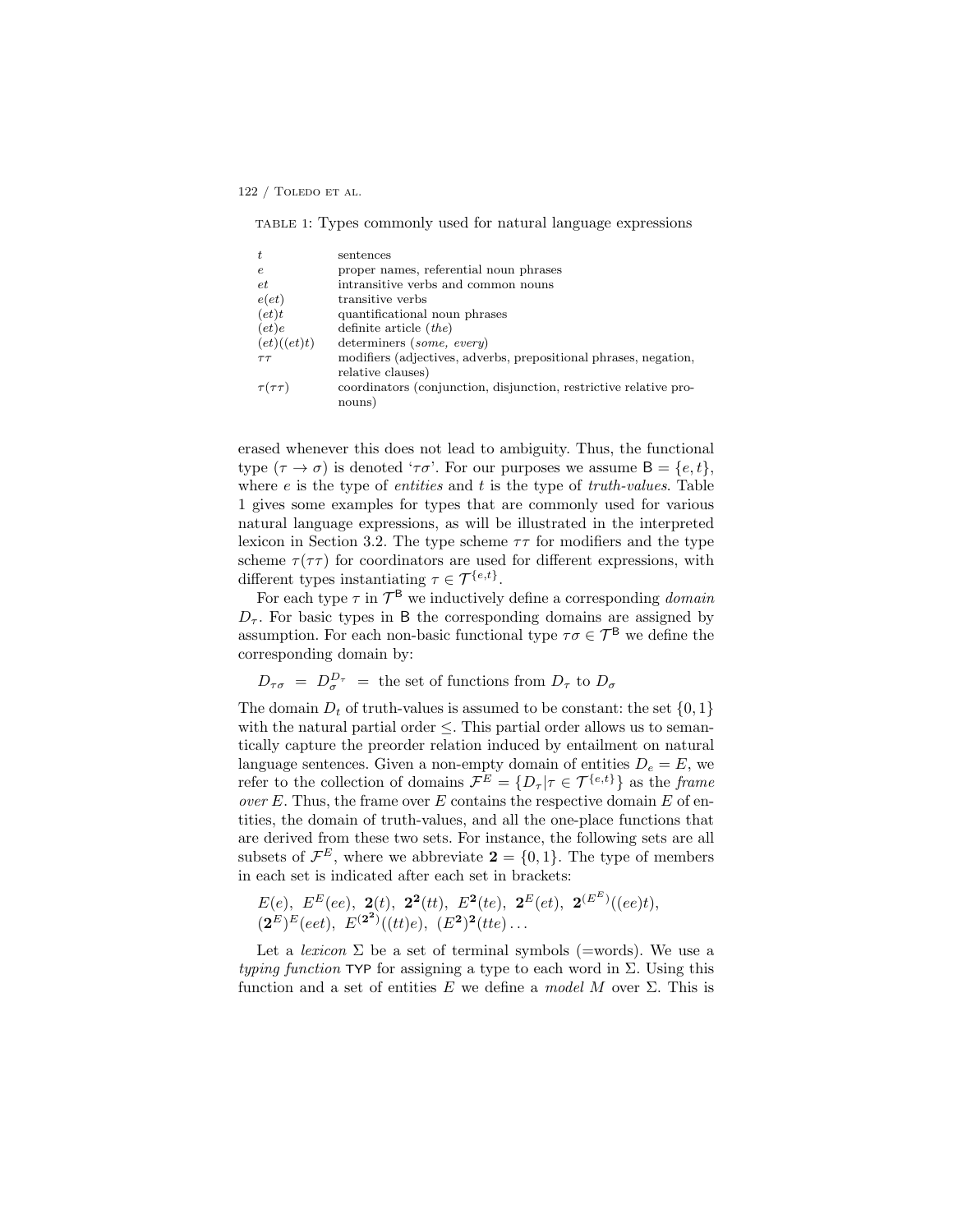done by mapping each word in  $\Sigma$  to a denotation of the appropriate type in the frame  $\mathcal{F}^E$ . This mapping is called an *interpretation function* and is defined as follows.

**Definition 2.** An interpretation function *I* over a lexicon  $\Sigma$  with a typing function TYP and a set  $E$ , is a function from the words in  $\Sigma$ to the set  $\bigcup \mathcal{F}^E$ , which sends every word  $w \in \Sigma$  to an element in the corresponding typed domain:  $I(w) \in D_{\mathsf{TP}(w)}$ .

For instance: let *see* be a word of type  $e(et)$  in a typed lexicon  $\Sigma$ . Then for any non-empty set  $E$ , an interpretation function over  $\Sigma$  and E sends the word *see* to a function in  $(2^{\overline{E}})^E$ : a function f from entities to functions from entities to truth-values. By standard Currying, this function *f* characterizes a binary relation over *E*. Informally speaking, this relation describes who sees who in a given model *M*.

A model is a pair of a set of entities *E* and an interpretation function *I*, which is formally defined below.

**Definition 3.** A model over a lexicon  $\Sigma$  with a typing function TYP is a pair  $M = \langle E, I \rangle$  where *E* is a non-empty set and *I* is an interpretation function over the typed lexicon  $\Sigma$  and the set  $E$ .

Models over a lexicon are used to give denotations to complex expressions over this lexicon. Given a language  $L$  over  $\Sigma$  and a model  $M = \langle E, I \rangle$  over  $\Sigma$ , we assign every parsed expression *exp* in *L* a *denotation*  $[exp]^M$ . Every terminal expression *w* in  $\Sigma$  is assigned the denotation  $\[\psi\]$ <sup> $\tilde{M} = I(w)$ . For non-terminal expressions, we assume a binary</sup> parse. Thus, any non-terminal expression  $exp$  in  $\Sigma^*$  is assumed to be parsed into two sub-expressions  $exp_1$  and  $exp_2$  (not necessarily in this order). Such complex expressions are assigned a type and a denotation in *M* by the following restrictions:

- 1. If  $exp_1$  (or  $exp_2$ ) is a word in  $\Sigma$ , the type of  $exp_1$  (or  $exp_2$ ) is as defined by the typing function TYP.
- 2. The types of  $exp_1$  and  $exp_2$  are  $\tau\sigma$  and  $\tau$ , respectively.

With these restrictions, we define types and denotations of complex expressions by simple function application. Thus, the type of the expression *exp* is  $\sigma$ , and its denotation  $\llbracket exp \rrbracket^M$  in *M* is the following element in  $D_{\sigma}$ :

 $[\![exp]\!]^M = [\![exp_1]\!]^M([\![exp_2]\!]^M)$ , where  $[\![exp_1]\!]^M \in D_{\tau\sigma}$  and  $[\![exp_2]\!]^M \in D_{\tau\sigma}$ 

In order to describe lexical denotations of words, interpretation functions within models are restricted by suitable *ad hoc* assumptions. Such assumptions are standardly expressed in higher order lambda-calculus (see Section 3.2). Models that satisfy these *ad hoc* restrictions on lexical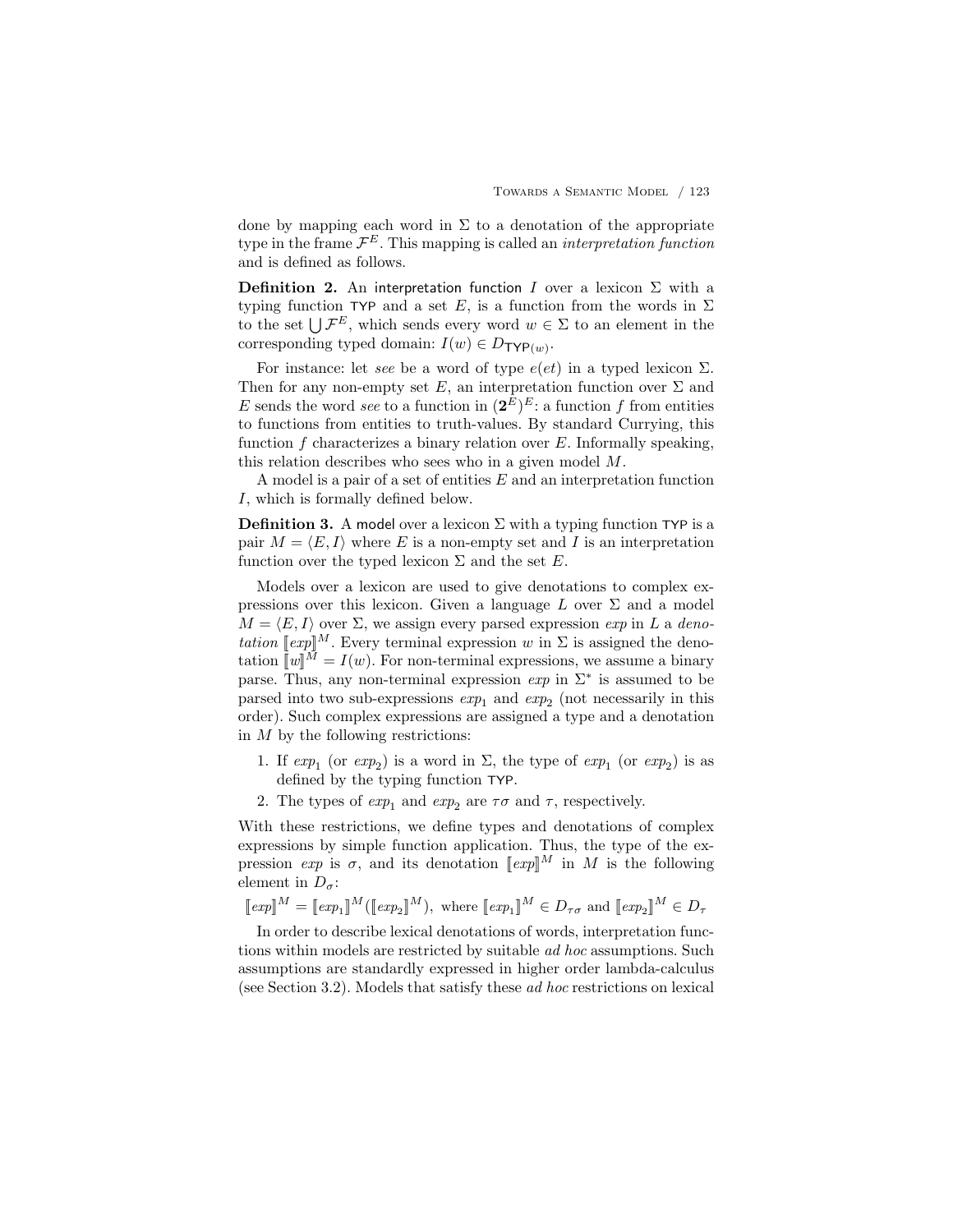denotations are referred to as *intended models*.

A lexicon  $\Sigma$  together with a typing function TYP and a specification of intended models is referred to as an *interpreted lexicon*. Assume now that *T* and *H* are parsed text and hypothesis sentences of type *t* over an interpreted lexicon  $\Sigma$ . *Logical entailment* between  $T$  and  $H$  is modeltheoretically described as the classical Tarskian property below.

The truth-conditionality criterion: *Let T and H be parsed expressions of type t, over an interpreted lexicon*  $\Sigma$ *. We say that the parsed sentence T* logically entails *H if and only if the relation*  $[[T]]^M \leq [[H]]^M$ *holds between the truth-value denotations of T and H in all intended models M.*

## Example 2

Consider a mini-lexicon  $\Sigma = \{Dan, sat, ate, and\}$  with the types *e*,  $et, et, (et)((et)(et))$  respectively. Consider intended models where the interpretation function *I* assigns the words *Dan, sat* and *ate* arbitrary denotations dan, sit and eat, and where the word *and* is assigned the following denotation in any model:

 $I(and) = \text{AND} = \lambda A_{et} \cdot \lambda B_{et} \cdot \lambda x_{e} \cdot B(x) \wedge A(x)$ 

With the natural binary parses, these intended models explain the entailment *Dan sat and ate*  $\Rightarrow$  *Dan ate*, since for each intended model *M*:

| $\llbracket Dan [sat [and ate]] \rrbracket^M$ |
|-----------------------------------------------|
| $=$ $((AND(eat))(sit))(dan)$                  |

| $= (((\lambda A_{et}.\lambda B_{et}.\lambda x_e.B(x) \wedge A(x))(\textbf{eat}))(\textbf{sit}))(d\textbf{an})$ def. of and |                                      |
|----------------------------------------------------------------------------------------------------------------------------|--------------------------------------|
| $=$ sit(dan) $\wedge$ eat(dan)                                                                                             | func. app. to<br>eat, sit and<br>dan |
| $\leq$ eat(dan)                                                                                                            | def. of $\wedge$                     |
| $=$ $\mathbb{L}$ Dan ate $\mathbb{L}^M$                                                                                    | analysis                             |

 $\overline{\phantom{a}}$  analysis

# 3.2 An interpreted lexicon

In this section we introduce a small interpreted lexicon that illustrates our treatment of items of some major lexical categories (articles, nouns, (in-)transitive verbs, etc.). Our aim in creating interpreted lexicons like this is to bind words and expressions in annotated RTE sentences to denotations that mark semantic phenomena and allow us to explain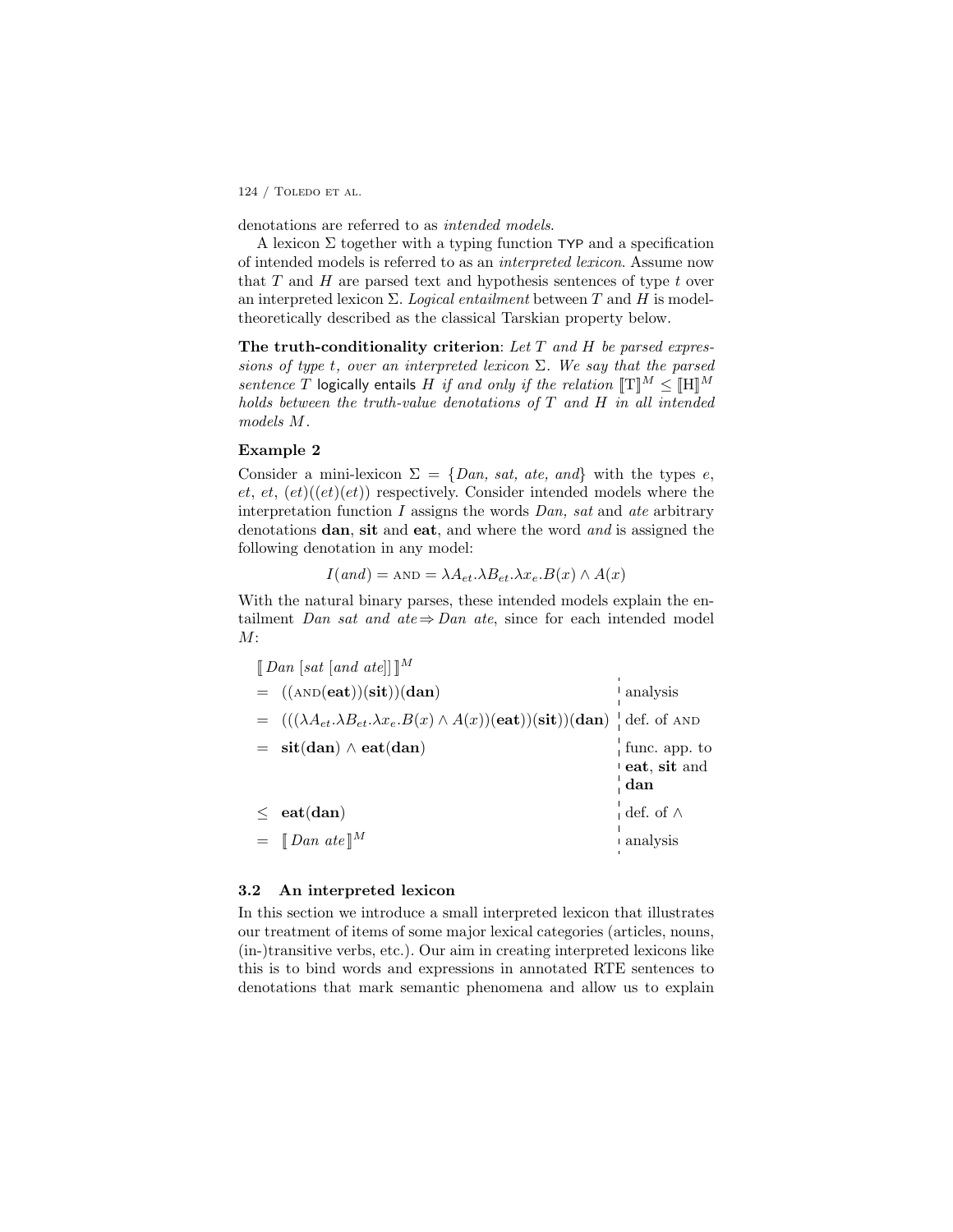inferential processes in the RTE. This approach is illustrated in Section 3.3.

The lexicon is presented in Table 2. For each word we state its literal form, the type assigned to it, and its denotation in intended models. Denotations that are assumed to be arbitrary in intended models are given in boldface. For example, the intransitive use of the verb *eat* is assigned the type *et* and its denotation eat is an arbitrary function of this type. By contrast, other lexical items have their denotations restricted by the intended models. For example, the definite article *the* is assigned the type (*et*)*e*. In each intended model this article denotes the *iota* function – a function from one-place predicates of type *et* to entities of type *e*, which presupposes the uniqueness of the entity that the predicate is true of and returns this entity. This function is denoted 'THE' or ' $\iota'$ . The functions that we use for defining denotations are specified in Figure 1.

Several items in the lexicon are assigned more than one type and/or more than one denotation. This is required because of (type) ambiguity in natural language. For example, the adjective *Dutch* has a predicative usage (e.g. *Jan is Dutch*), but it can also serve as a modifier of nouns (*Jan is a Dutch man*). When semantic information on words is described in entailment data, such ambiguities should be resolved.

Below we make some more remarks on the denotations assumed for the lexical entries in Table 2.

- . As in Example 2, the coordinator *and* when appearing as a predicate conjunction is analyzed as a function AND mapping any two *et* predicates *A* and *B* to the predicate that sends every entity *e* to the truth-value of the conjunction  $A(x) \wedge B(x)$ . The resulting predicate characterizes the intersection of the sets characterized by *A* and *B*.
- . The copula *is* and the article *<sup>a</sup>* in copular sentences (e.g. *Dan is a man*) denote the identity function on *et* predicates. This  $(et)(et)$ function, which is denoted IS or <sup>A</sup>, maps each *et* predicate to itself. The same analysis of *is* holds for other copular sentences with predicative adjectives (e.g. *Dan is short*/*Dutch*). The English copula can also express an equality relation between entities (e.g. *Dan is Jan*). In such cases it is analyzed as the equality relation  $IS_{eq}$ , of type  $e(et)$ .
- . The word *some* denotes the existential quantifier SOME, as it is used in intransitive sentences such as *some man ate* (transitive sentences like *Jan saw some man* are not treated here). The SOME function gets two predicates of type *et* (e.g. for *man* and *ate*) and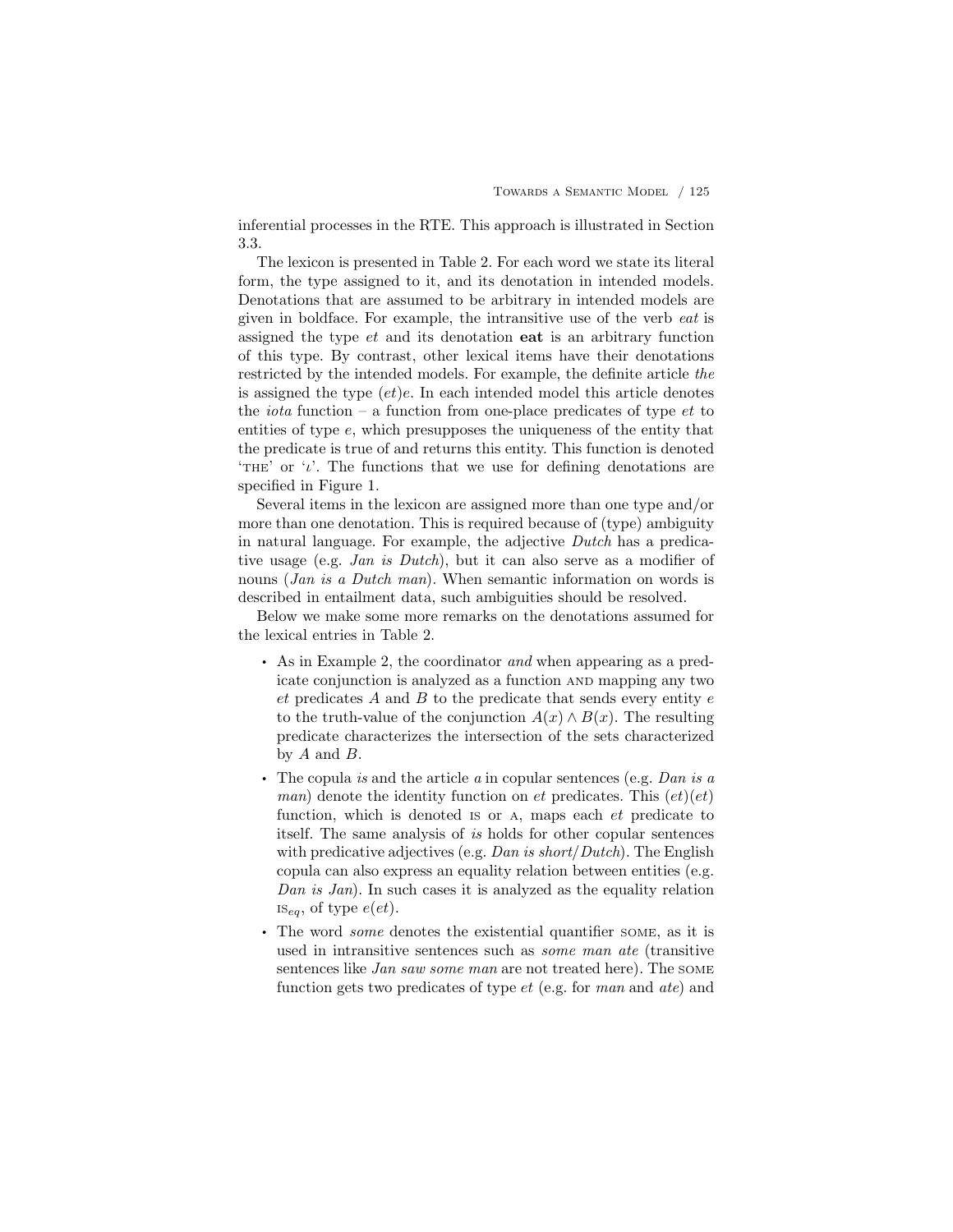| Word           | Type                                   | Denotation                        | Remarks                         |
|----------------|----------------------------------------|-----------------------------------|---------------------------------|
| Dan            | $\epsilon$                             | dan                               | proper name                     |
| Jan            | $\epsilon$                             | jan                               | proper name                     |
| Vim            | $\epsilon$                             | vim                               | proper name                     |
| Sue            | $\epsilon$                             | sue                               | proper name                     |
| man            | et                                     | man                               | common noun                     |
| boy            | et                                     | boy                               | common noun                     |
| nun            | et                                     | nun                               | common noun                     |
| alien          | et                                     | alien                             | common noun                     |
| girl           | et                                     | girl                              | common noun                     |
| sat            | et                                     | sit                               | intrans. verb                   |
| ate            | et                                     | $_{\rm{eat}}$                     | intrans. verb                   |
| saw            | e (et)                                 | see                               | trans. verb                     |
| praised        | e (et)                                 | praise                            | trans. verb                     |
| greeted        | e(e t)                                 | greet                             | trans. verb                     |
| and            | (et)((et)(et))                         | <b>AND</b>                        | pred. conj. (coordinator)       |
| is             | $\left( et\right) \left( et\right)$    | <b>IS</b>                         | copula (modifier)               |
| is             | e(e t)                                 | $IS_{eq}$                         | copula (equality)               |
| a              | $\left( et\right) \left( et\right)$    | А                                 | indef. article (modifier)       |
| the            | (e <sub>t</sub> ) <sub>e</sub>         | THE                               | def. article (iota)             |
| some           | $\left( et\right) \left( (et)t\right)$ | SOME                              | indef. determiner               |
| who            | (et)((et)(et))                         | $WHO_R$                           | res. rel. pronoun (coordinator) |
| who            | (et)(ee)                               | WHO <sub>A</sub>                  | app. rel. pronoun               |
| Dutch          | et                                     | $\mathrm{dutch}_{et}$             | int. adjective (predicate)      |
| Dutch          | $\left( et\right) (et)$                | $I_m(\mathbf{dutch}_{et})$        | int. adjective (modifier)       |
| black          | et                                     | $black_{et}$                      | int. adjective (predicate)      |
| black          | $\left( et\right) \left( et\right)$    | $I_m(\mathbf{black}_{et})$        | int. adjective (modifier)       |
| short          | et                                     | $P_r(\mathbf{short}_{(et)(et)})$  | res. adjective (predicate)      |
| $_{\rm short}$ | $\left( et\right) \left( et\right)$    | $R_m(\textbf{short}_{(et)(et)})$  | res. adjective (modifier)       |
| slowly         | $\left( et\right) (et)$                | $R_m(\textbf{slowly}_{(et)(et)})$ | res. adverb (modifier)          |

TABLE 2: An Interpreted Lexicon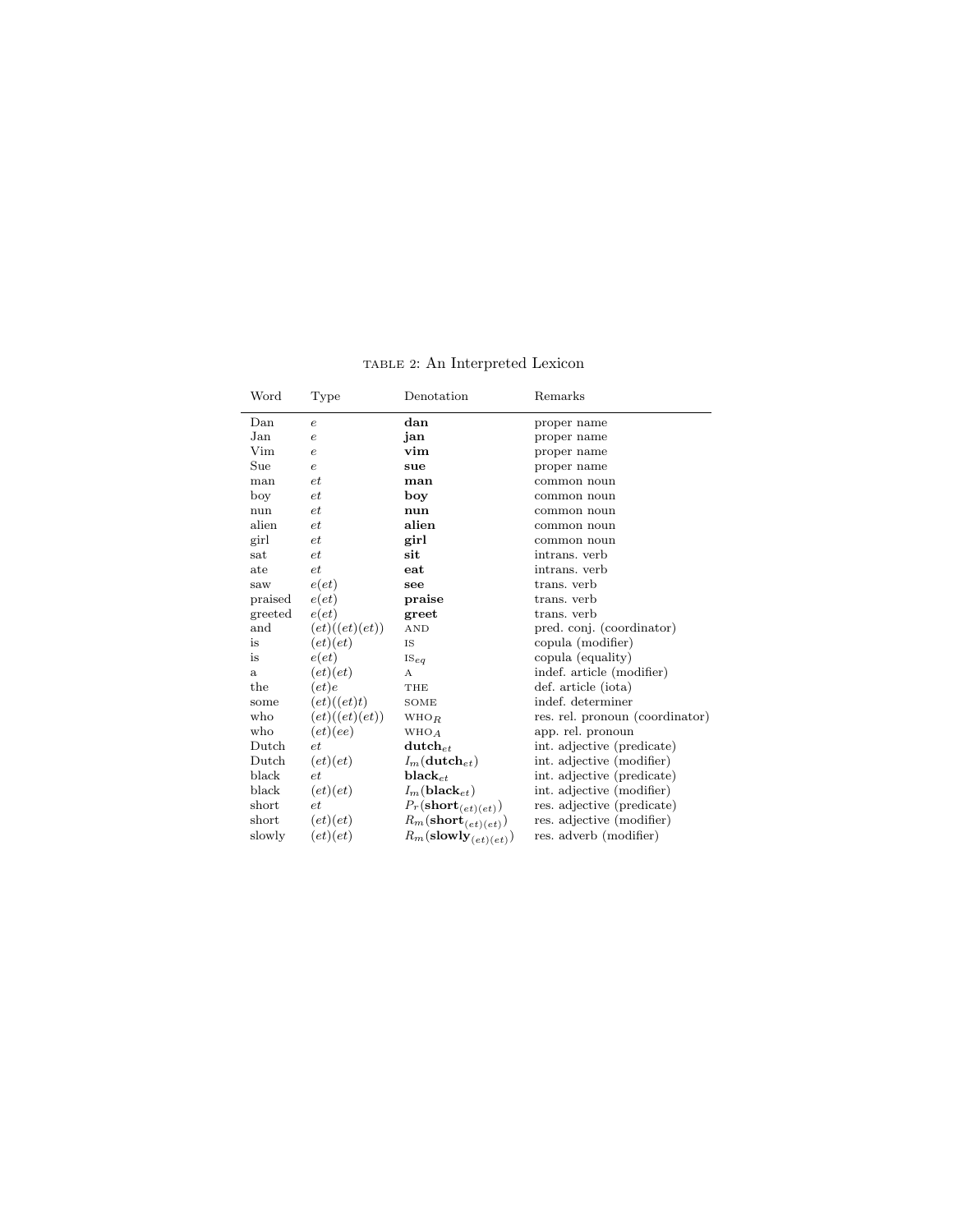returns 1 iff an entity that satisfies both predicates exists.

- . The relative pronoun *who* is an ambiguous form that allows noun modification either by a restrictive relative clause or by an appositive clause. The former is expressed in sentences such as *[the [alien who is a nun]] sat*. In this case the pronoun *who* creates a complex predicate, *alien who is a nun* from the predicate constituents *alien* and *is a nun*. The function WHO*<sup>R</sup>* that creates this complex predicate for restrictive clauses is the same as the conjunction function AND. The appositive use of the pronoun appears in sentences such as *[[the alien], [who is a nun]], sat*. Here the pronoun adds information on a given entity *x* by checking whether a given predicate *A* holds of it. In the example the entity *x* is denoted by *the alien* and the predicate *A* by *is a nun*. The resulting entity is *x* if *A* holds of *x*, and undefined otherwise. This appositive usage of the relative pronoun is defined using the function WHO*A*.
- . The adjectives *short* and *Dutch* have both a modifier entry and a predicative entry. When appearing as modifiers, both adjectives restrict the denotation of the noun they attach to: a *short man* is a *man* and a *Dutch man* is also a *man*. Unlike *short*, the adjective *Dutch* is furthermore *intersective*: *a short man* does not necessarily count as *short* but *a Dutch man* is invariably *Dutch*. The denotations of the adjectives are defined accordingly. The predicate denotation of *Dutch* is defined as an arbitrary constant dutch of type *et*. The modifier is derived by this arbitrary predicate and a function  $I_m$  identical to AND, which requires entities to satisfy both the noun predicate and the predicate denoted by the constant dutch. The denotation of *short* is defined based on the function  $R_m$ , which only requires entities to satisfy the modified noun, after the denotation of the predicate is modified by the arbitrary  $(et)(et)$  function **short**. In the case of *short*, the predicative denotation for *short* is defined using the function  $P_r$  as the set of "short things" – the modifier **short** applied to the whole  $D_e$  domain. The adverb *slowly* is defined only as a restrictive modifier, similar to the use of the adjective *short* for modification.

For more on the theoretical foundations of this approach, see Pratt-Hartmann (2003), Pratt-Hartmann and Moss (2009), Moss (2010a,b), and the references therein.

These works develop theoretical frameworks that aim at wider coverage than what the interpreted lexicon above treats. Integrating all the phenomena treated by Pratt-Hartmann and Moss into an annotation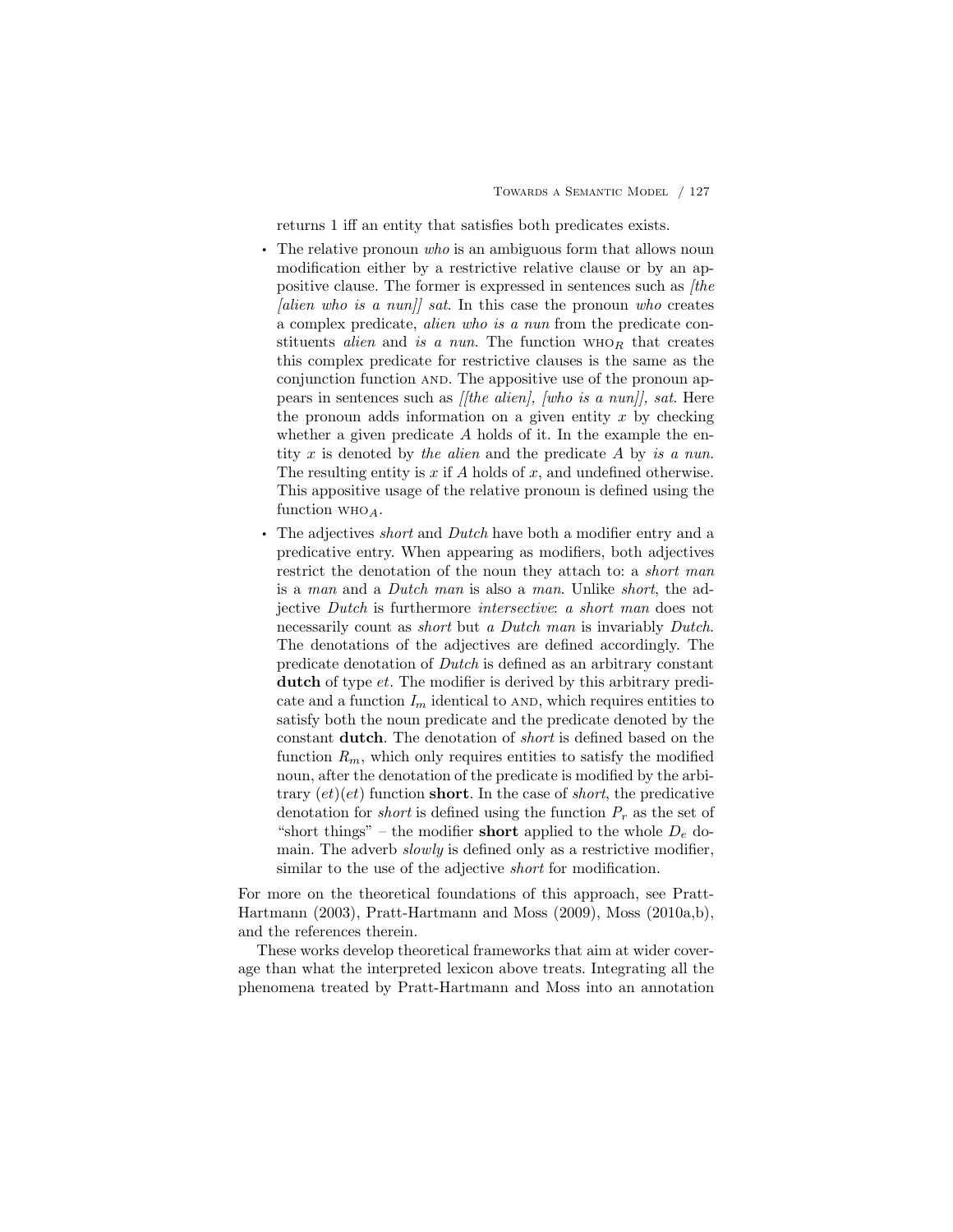scheme of the RTE requires further research.

 $\lambda$ A $\lambda$ *et* $\cdot$  $\lambda$ *B*<sub>*et*</sub> $\cdot$  $\lambda$ *x*<sub>*e*</sub> $\cdot$ *B*(*x*)  $\wedge$  *A*(*x*) IS =  $\lambda A_{et} A$ IS =  $\lambda A_{et}.A$ <br>
IS<sub>eq</sub> =  $\lambda x_e.\lambda y_e.x = y$ <br>
A = IS =  $\lambda A_{et}.A$  $A = IS = \lambda A_{et}.A$  $\text{THE} = \iota_{(et)e} = \lambda A_{et}.$  $\sqrt{2}$  $\left| \right|$  $\downarrow$ *a* if  $A = (\lambda x_e \cdot x = a)$ (iota operator) undefined otherwise SOME =  $\lambda A_{et} \cdot \lambda B_{et} \cdot \exists x_e \cdot A(x) \wedge B(x)$  $WHO_R = AND = \lambda A_{et} \cdot \lambda B_{et} \cdot \lambda x_e B(x) \wedge A(x)$  $WHO_A = \lambda A_{et}.\lambda x_{e}.\iota(\lambda y.y = x \wedge A(x))$  $P_r = \lambda M_{(et)(et)} \lambda x_e.M(\lambda y_e.1)(x)$  deriving a predicate from a mod.  $I_m$  = AND =  $\lambda A_{et} \lambda B_{et} \lambda x_e B(x) \wedge A(x)$  deriving an int. mod.  $R_m = \lambda M_{(et)(et)} \lambda A_{et} \lambda x_e M(A)(x) \wedge A(x)$  deriving a res. mod. FIGURE 1: Functions used in the interpreted lexicon

# 3.3 Analyzing entailments using the interpreted lexicon

To illustrate our analysis of entailments using the interpreted lexicon, we give some manual analyses of RTE pairs. The analysis is done by binding expressions in the RTE data to structurally equivalent expressions containing items in the interpreted lexicon. This analysis is threefold:

- 1. Phenomena Simplification: we simplify the text and hypothesis to exclude inferential phenomena that we do not handle in the scope of this work. For example, the simplification of *Google operates on the web* to *Google is on the web* is based on lexical knowledge, which we do not address here, and therefore it is handled as part of the simplification step in Example 3.<sup>11</sup>
- 2. Binding to Lexicon: we bind the constructions in the data to parallel constructions in the interpreted lexicon that share the same

 $11$ In the future, we intend to capture lexical relations of this kind by adding nonlogical axioms to the assumptions based on which a theorem prover aims to find a proof between the logical representation of T and H. Common sense inferences (LoBue and Yates 2011) will be addressed in a similar vein.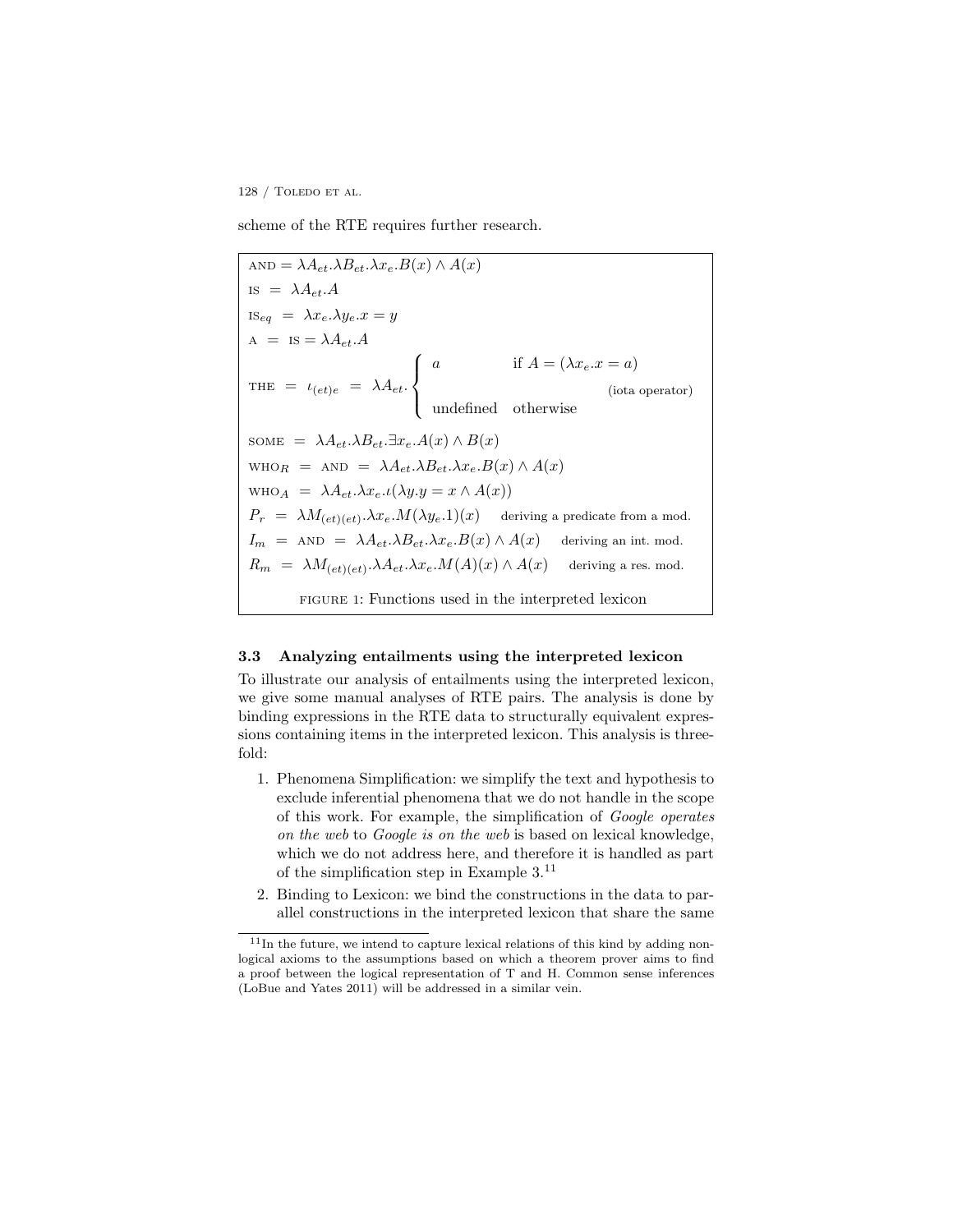structure and semantic properties. This step produces a text sentence T*Lexicon* and a hypothesis sentence H*Lexicon* as new structurally equivalent versions of the simplified text and hypothesis. We assume parse trees which allow the application of the interpreted lexicon.<sup>12</sup>

3. Proof of Entailment: using predicate calculus and lambda calculus reductions, we establish a logical proof between T*Lexicon* and H*Lexicon*. 13

## Example 3

- . Data:
	- T: The largest search engine on the web, Google, receives over 200 million queries each day through its various services.
	- H: Google operates on the web.<sup>14</sup>
- 1. Phenomena Simplification:

In the text: adding an overt appositive WH pronoun, for better match with the interpreted lexicon:

T*Original* : The largest search engine on the web, Google, receives. . .

T*Simple* : The largest search engine on the web, which is Google, receives. . .

In the hypothesis: reducing the meaning of 'X operates on Y' to 'X is on Y':

H*Original* : Google operates on the web H*Simple* : Google is on the web

- 2. Binding to Lexicon:
	- Text:

T*Simple* : [The largest search engine on the web, which is Google], receives. . .

T*Lexicon*: [The short Dutch man, who is Jan], saw Dan Hypothesis:

H*Simple* : Google [is [on the web]]

H*Lexicon*: Jan [is Dutch]

Binding Explanation: we bind the restrictive adjective *largest* to *short*, the noun combination *search engine* to *man* and the inter-

<sup>12</sup>See Kundu and Roth (2011) for previous work that may facilitate binding unknown entries to an existing lexicon.

<sup>&</sup>lt;sup>13</sup>The only higher-order constants in the above lexicon are the  $(et)(et)$  constants attributed to non-intersective restrictive modifiers. Treating them in predicate calculus theorem provers may require some *ad hoc* assumptions.

 $^{14}\mathrm{Pair}$ 955 from the test set of RTE 4 (Giampiccolo et al. 2008).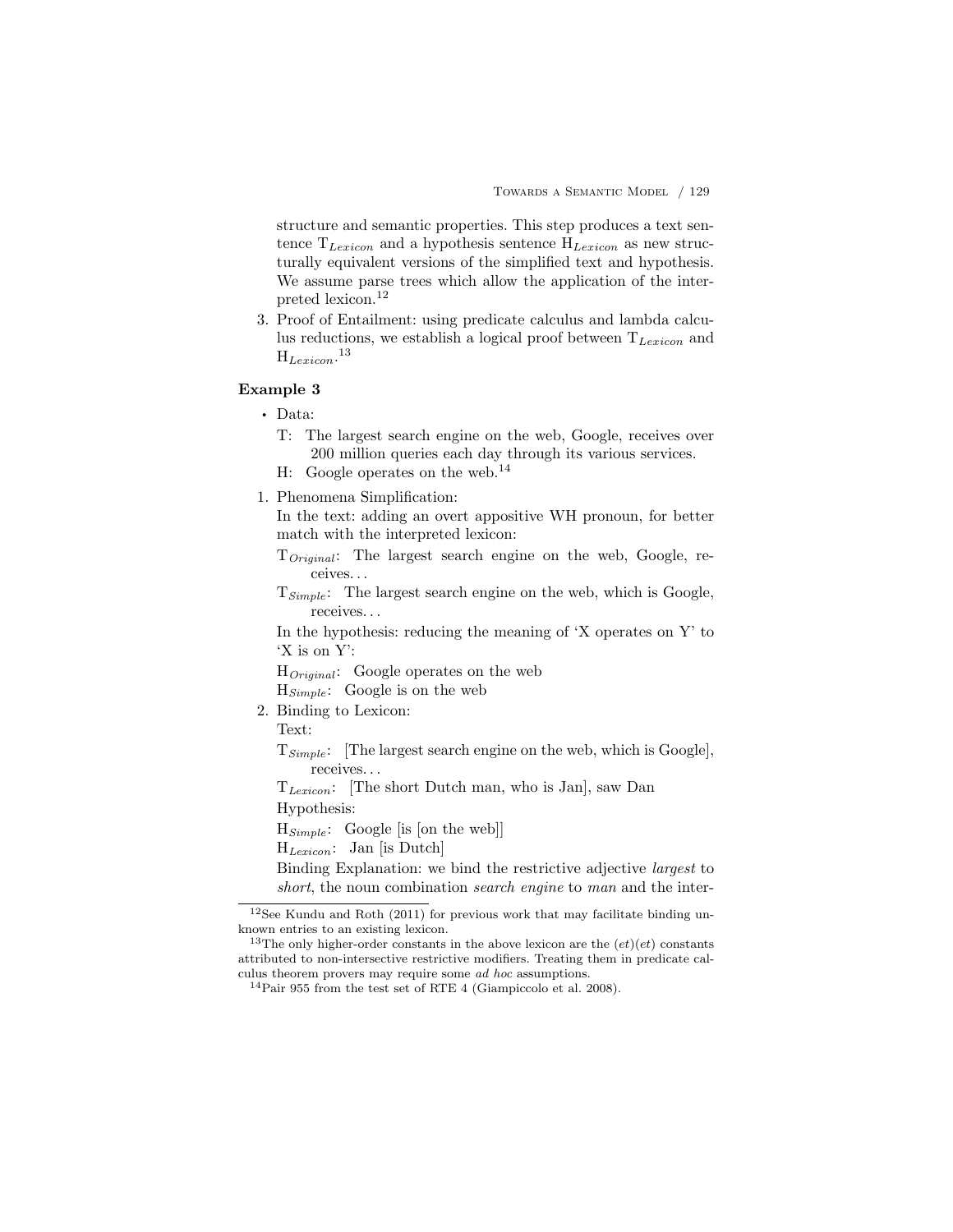sective modifier *on the web* to *Dutch*. The entity *Google* is bound to *Jan* and the VP *receives. . .* is bound to *saw Dan*. 15*,*16

# 3. Proof of Entailment  $T_{Lexicon} \rightarrow H_{Lexicon}$ :

Let *M* be an intended model,

 $[[[[The [short Dutch man]], [who [is Jan]],] saw Dan]]$ 

| $= (\text{see}(\text{dan}))((\text{who}_A(\text{IS}_{eq}(\text{jan}))) (\iota((R_m(\text{short})))$<br>$((I_m(\mathbf{dutch}))(\mathbf{man}))))$                                                                                     | analysis                                                                                |
|--------------------------------------------------------------------------------------------------------------------------------------------------------------------------------------------------------------------------------------|-----------------------------------------------------------------------------------------|
| $=$ (see(dan))((WHO <sub>A</sub> (( $\lambda x_e.\lambda y_e.x$ =<br>$(y)(\mathbf{jan}))(\iota((R_m(\mathbf{short}))((I_m(\mathbf{dutch}))\mathbf{man}))))$                                                                          | def. of<br>$IS_{eq}$                                                                    |
| $=$ (see(dan))((WHO <sub>A</sub> ( $\lambda y_e$ .jan = y))<br>$(\iota((R_m(\textbf{short}))((I_m(\textbf{dutch}))(\textbf{man}))))$                                                                                                 | func. app.<br>to <b>jan</b>                                                             |
| $=$ (see(dan))((( $\lambda A_{et}.\lambda x_e.\iota(\lambda y.y)$<br>$x \wedge A(x))(\lambda y_e$ .jan = y)<br>$\left(\iota((R_m(\textbf{short}))((I_m(\textbf{dutch}))(\textbf{man}))))\right)$                                     | def. of<br>WHO <sub>A</sub>                                                             |
| $= (\textbf{see}(\textbf{dan}))((\lambda x_e \ldotp \iota(\lambda y.y = x \land (\lambda y_e \ldotp \textbf{jan} = y)(x)))$<br>$(\iota((R_m(\textbf{short}))((I_m(\textbf{dutch}))(\textbf{man}))))$                                 | func. app.<br>to $\lambda y_e$ .<br>$jan = y$                                           |
| $= (\text{see}(\text{dan}))((\lambda x_e \cdot \iota(\lambda y \cdot y = x \wedge \text{jan} = x))$<br>$(\iota((R_m(\textbf{short}))((I_m(\textbf{dutch}))(\textbf{man}))))$                                                         | func. app.<br>to $x$                                                                    |
| $=$ (see(dan))( $\iota(\lambda y.y)$<br>$\equiv$<br>$(\iota((R_m(\textbf{short}))((I_m(\textbf{dutch}))(\textbf{man})))) \wedge \textbf{jan} =$<br>$\left(\iota((R_m(\textbf{short}))((I_m(\textbf{dutch}))(\textbf{man}))))\right)$ | func. app.<br>to $\iota((R_m))$<br>$short))$ ((<br>$I_m$ (dutch<br>$))(\mathbf{man})))$ |

The expression:

$$
\iota(\lambda y.y = (\iota((R_m(\textbf{short}))((I_m(\textbf{dutch}))(\textbf{man})))) \wedge
$$
  
jan = (\iota((R\_m(\textbf{short}))((I\_m(\textbf{dutch}))(\textbf{man}))))

<sup>15</sup>The post-nominal intersective modifier *on the web* is bound to a pre-nominal modifier *Dutch* in order to match the vocabulary of the interpreted lexicon, in which the only intersective modifier is *Dutch*.

<sup>&</sup>lt;sup>16</sup>In this example,  $T_{Simple}$  (consequently from  $T_{Original}$ ) is structurally ambiguous between *The* [*largest* [*search engine on the web*]]*, which is Google, receives. . .* and *The* [[*largest search engine*] *on the web*]*, which is Google, receives. . .* . We here illustrate the former analysis. The latter analysis can be handled in a similar vein.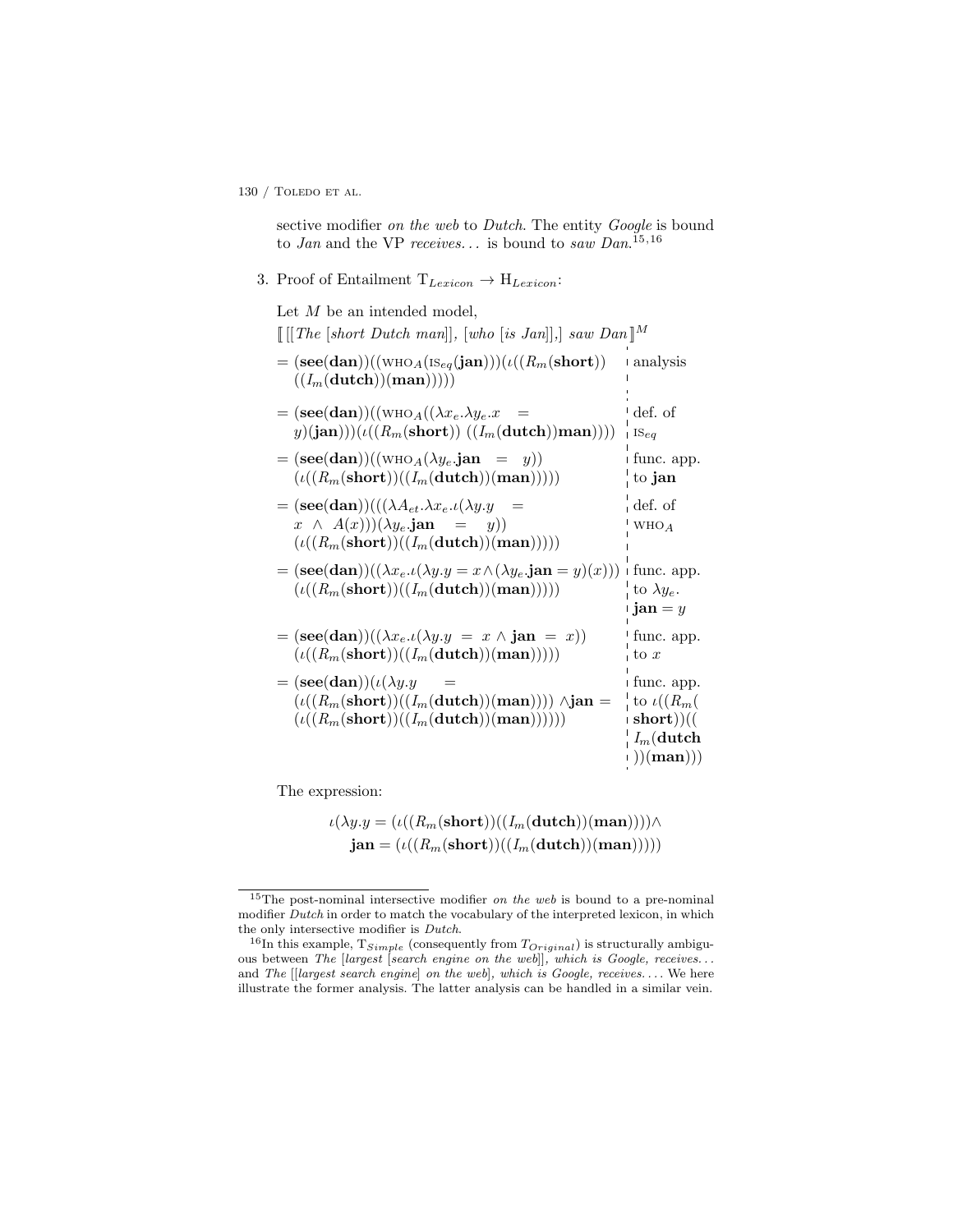is defined and returns an entity denoted by  $z_e$  only if the following holds:

$$
\lambda y.y = (\iota((R_m(\text{short}))((I_m(\text{dutch}))(\text{man})))) \wedge \n\text{jan} = (\iota((R_m(\text{short}))((I_m(\text{dutch}))(\text{man})))) = \lambda x_e.x = z_e
$$
 (1)

From (1) it follows that:

| $(\lambda y.y = (\iota((R_m(\textbf{short}))((I_m(\textbf{dutch}))(\textbf{man})))) \wedge$<br>$\mathbf{jan} = (\iota((R_m(\mathbf{short}))((I_m(\mathbf{dutch}))(\mathbf{man}))))(z_e)$     |                                                                                     |
|----------------------------------------------------------------------------------------------------------------------------------------------------------------------------------------------|-------------------------------------------------------------------------------------|
| $z = z_e = \iota((R_m(\textbf{short}))((I_m(\textbf{dutch}))(\textbf{man}))) \wedge$<br>$jan = \iota((R_m(\text{short}))((I_m(\text{dutch}))(\text{man})))$                                  | func. app.<br>to $z_e$                                                              |
| $\leq$ <b>jan</b> = $\iota((R_m(\text{short}))((I_m(\text{dutch}))(\text{man})))$                                                                                                            | def. of $\wedge$                                                                    |
| $=$ jan = $\iota((R_m(\textbf{short})))((\lambda A_{et}.\lambda B_{et}.\lambda x_e.B(x) \wedge$<br>$A(x))$ (dutch))(man)))                                                                   | def. of $I_m$                                                                       |
| $=$ <b>jan</b> = $\iota((R_m(\textbf{short}))((\lambda B_{et}.\lambda x_e.B(x) \wedge$<br>$\textbf{dutch}(x))$ (man)))                                                                       | func. app.<br>to dutch                                                              |
| $=$ <b>jan</b> = $\iota((R_m(\text{short}))(\lambda x_e.\text{man}(x) \wedge \text{dutch}(x)))$                                                                                              | func. app.<br>to man                                                                |
| $=$ <b>jan</b> = $\iota((\lambda M_{(et)(et)}.\lambda A_{et}.\lambda x_e.M(A)(x) \wedge A(x)))$<br>$(\mathbf{short}))(\lambda x_e.\mathbf{man}(x) \wedge \mathbf{dutch}(x)))$                | def. of<br>$R_m$                                                                    |
| $=$ <b>jan</b> = $\iota((\lambda A_{et}. \lambda y_{e}.(\textbf{short}(A))(y) \wedge A(y)))$<br>$(\lambda x_e.\textbf{man}(x) \wedge \textbf{dutch}(x)))$                                    | func. app.<br>to short                                                              |
| $=$ <b>jan</b> = $\iota(\lambda y_e$ .( <b>short</b> $(\lambda x_e \cdot \text{man}(x) \wedge$<br>$\mathbf{dutch}(x)))(y) \wedge (\lambda x_e.\mathbf{man}(x) \wedge \mathbf{dutch}(x))(y))$ | func. app.<br>to $\lambda x_e$ .<br>$\mathbf{man}(x) \wedge$<br>$\mathrm{dutch}(x)$ |
| $=$ jan = $\iota(\lambda y_e.(\text{short}(\lambda x_e.\text{man}(x) \wedge$<br>$\textbf{dutch}(x))(y) \wedge (\textbf{man}(y) \wedge \textbf{dutch}(y)))$                                   | func. app.<br>to $y$                                                                |
| $=$ jan = $\iota(\lambda y_e.(\text{short}(\lambda x_e.\text{man}(x) \wedge$<br>$\textbf{dutch}(x)))(y) \wedge \textbf{man}(y) \wedge \textbf{dutch}(y))$<br>(2)                             | from def.<br>$\mapsto$ of $\wedge$                                                  |

The expression:

 $\nu(\lambda y_e.(\text{short}(\lambda x_e.\text{man}(x)\wedge \text{dutch}(x)))(y)\wedge \text{man}(y)\wedge \text{dutch}(y)))$ is defined and returns an entity denoted by *r<sup>e</sup>* only if the following holds:  $\frac{1}{2}$ 

(3) 
$$
\lambda y_e.(\text{short}(\lambda x_e.\text{man}(x) \wedge \text{dutch}(x)))(y) \wedge \text{man}(y) \wedge \text{dutch}(y)) = \lambda x_e.x = r_e
$$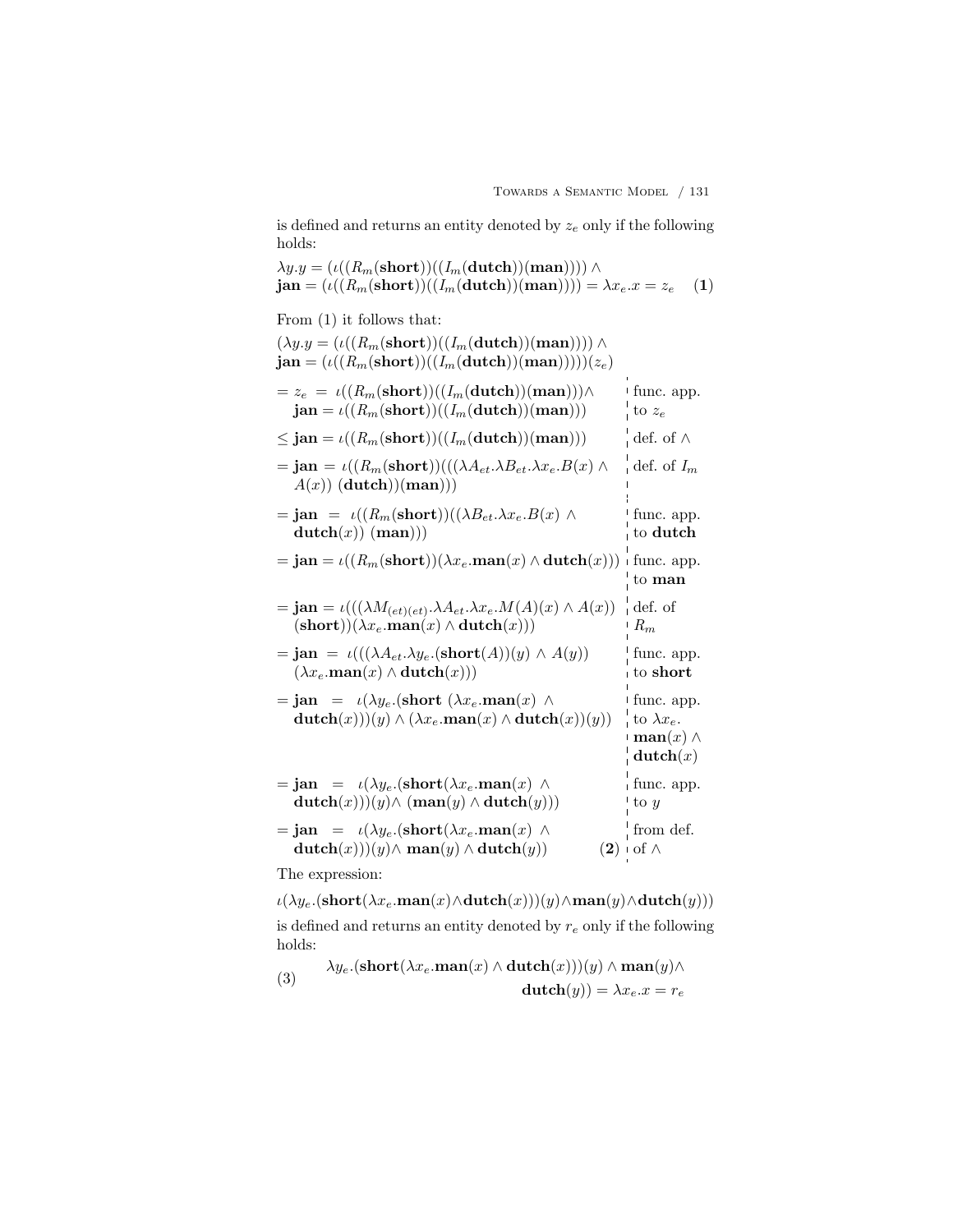132 / TOLEDO ET AL.

From (3) it follows that:

| $(\lambda y_e.(\textbf{short}(\lambda x_e.\textbf{man}(x) \wedge \textbf{dutch}(x)))(y) \wedge \textbf{man}(y))$<br>$\wedge$ dutch $(y))$ ) $r_e$ |  |                               |
|---------------------------------------------------------------------------------------------------------------------------------------------------|--|-------------------------------|
|                                                                                                                                                   |  |                               |
| $= (\textbf{short}(\lambda x_e.\textbf{man}(x) \wedge \textbf{dutch}(x)))(r_e) \wedge$<br>$\textbf{man}(r_e) \wedge \textbf{dutch}(r_e)$          |  | $\int$ func. app.<br>to $r_e$ |
| $\leq$ dutch $(r_e)$                                                                                                                              |  | $(4)$ i def. of $\wedge$      |
| From $(2)$ and $(3)$ it follows that:                                                                                                             |  |                               |
| (5)<br>$jan = r_e$                                                                                                                                |  |                               |
| From $(4)$ and $(5)$ it follows that:                                                                                                             |  |                               |
| dutch(jan)                                                                                                                                        |  |                               |
| $=$ (is(dutch))(jan)                                                                                                                              |  | $\pm$ def. of is              |
| $=\llbracket Jan \text{ }  is \text{ } Dutch \text{ }  \llbracket M \text{ }$                                                                     |  | analysis                      |

A crucial step in this analysis is our assumption that *on the web* is an intersective modifier of *search engine*. This allows the subsumption of *search engine on the web* by *on the web*. In the interpreted lexicon we describe this behavior using the intersective denotation of the modifier *Dutch*. Let us investigate further the implications of this annotation in the following hypothetical example.

#### Example 4

1. Pair 1

 $T_1$ : Jan is a short Dutch man.

 $H_1$ : Jan is a short man.

In this example there is no intuitive entailment: a short Dutch man may be tall for an average man.

2. Pair 2

 $T_2$ : Jan is a black Dutch man.

H2: Jan is a black man.

In this example there is intuitively an entailment: a black Dutch man is a man who is both black and Dutch, hence he is a black man.

From a purely textual/syntactic point of view, these two T-H pairs are indistinguishable. The lexical overlap between the text and hypothesis in both pairs is 100%. This does not allow entailment systems to rely on textual measurements for identifying that the pairs need to be classified differently. Such a perfect score of overlap may lead to a false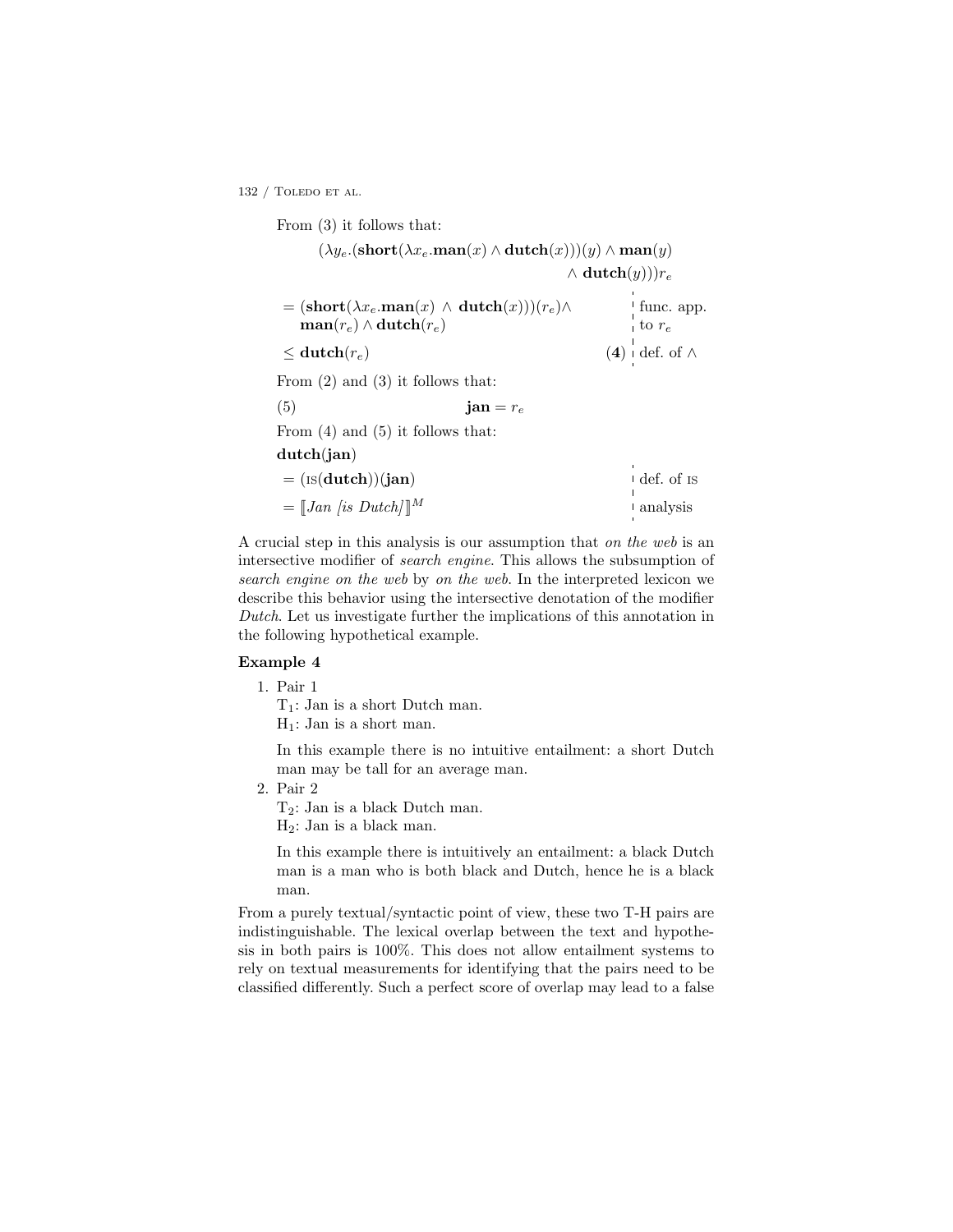positive classification in Pair 1 or conversely, to a false negative in Pair 2. Also syntactically, both *short* and *black* serve as adjectives attached to a noun phrase *Dutch man*. There is nothing in this syntactic configuration to suggest that omitting *Dutch* in Pair 1 might result in a different entailment classification than omitting it in Pair 2. However, from a semantic point of view, based on annotations of abstract relations between predicates and their modifiers, we can correctly analyze both the non-validity of the entailment in Pair 1 and the validity of the entailment in Pair 2.

. Analysis of Pair 1

To validate that there is no entailment between a text and a hypothesis requires showing that there is an intended model  $M = \langle E, I \rangle$  in which there is no  $\leq$  relation between their denotations. Let *M* be an intended model that satisfies the following:

- Exercise that satisfies the following:<br> **•** man<sub>*et*</sub> characterizes  $\{ \text{dan}, \text{jan}, \text{vim} \}$ . dutch*et* characterizes *{*jan, vim*}*
- $\cdot$  dutch<sub>et</sub> characterizes {**jan**, **vim**}<br> $\cdot$  short(man)<sub>et</sub> characterizes {dan}
- 
- $\cdot$  short( $\lambda y_e$ .man(y)  $\wedge$  dutch(y))<sub>et</sub> characterizes {jan}

Let us assume parse trees as follows:

- . Text: *Jan* [*is* [*<sup>a</sup>* [*short* [*Dutch man*]]]]
- . Hypothesis: *Jan* [*is* [*<sup>a</sup>* [*short man*]]]

Let *M* be an intended model that satisfies the restrictions above.

Consider the denotations of the text and hypothesis in the model M: . Text:

 $\llbracket$  *Jan* [*is* [*a* [*short* [*Dutch man*]]]]  $\llbracket M$ 

| $= (\text{IS}(\text{A}((R_m(\textbf{short}))((I_m(\textbf{dutch}))(\textbf{man}))))(\textbf{jan})$                                                                           | analysis                 |
|------------------------------------------------------------------------------------------------------------------------------------------------------------------------------|--------------------------|
| $= (A((R_m(\textbf{short}))((I_m(\textbf{dutch}))(\textbf{man}))))(\textbf{jan})$                                                                                            | $\det$ of is             |
| $= ((R_m(\text{short}))((I_m(\text{dutch}))(\text{man})))(\text{jan})$                                                                                                       | def. of A                |
| = $((R_m(\text{short})))(((\lambda A_{et}.\lambda B_{et}.\lambda x_e.B(x) \wedge A(x)))$<br>$(dutch))$ (man)))(jan)                                                          | def. of $I_m$            |
| $= ((R_m(\text{short}))((\lambda B_{et}.\lambda x_e.B(x) \wedge \text{dutch}(x)))$<br>$(\mathbf{man}))(\mathbf{jan})$                                                        | func. app. to<br>  dutch |
| $= ((R_m(\text{short}))(\lambda x_e \cdot \text{man}(x) \wedge \text{dutch}(x)))(\text{jan})$                                                                                | func. app. to<br>man     |
| = $(((\lambda M_{(et)(et)}.\lambda A_{et}.\lambda y_e.M(A)(y) \wedge A(y))(\text{short}))$ def. of $R_m$<br>$(\lambda x_e \cdot \text{man}(x) \wedge \text{dutch}(x))$ (jan) |                          |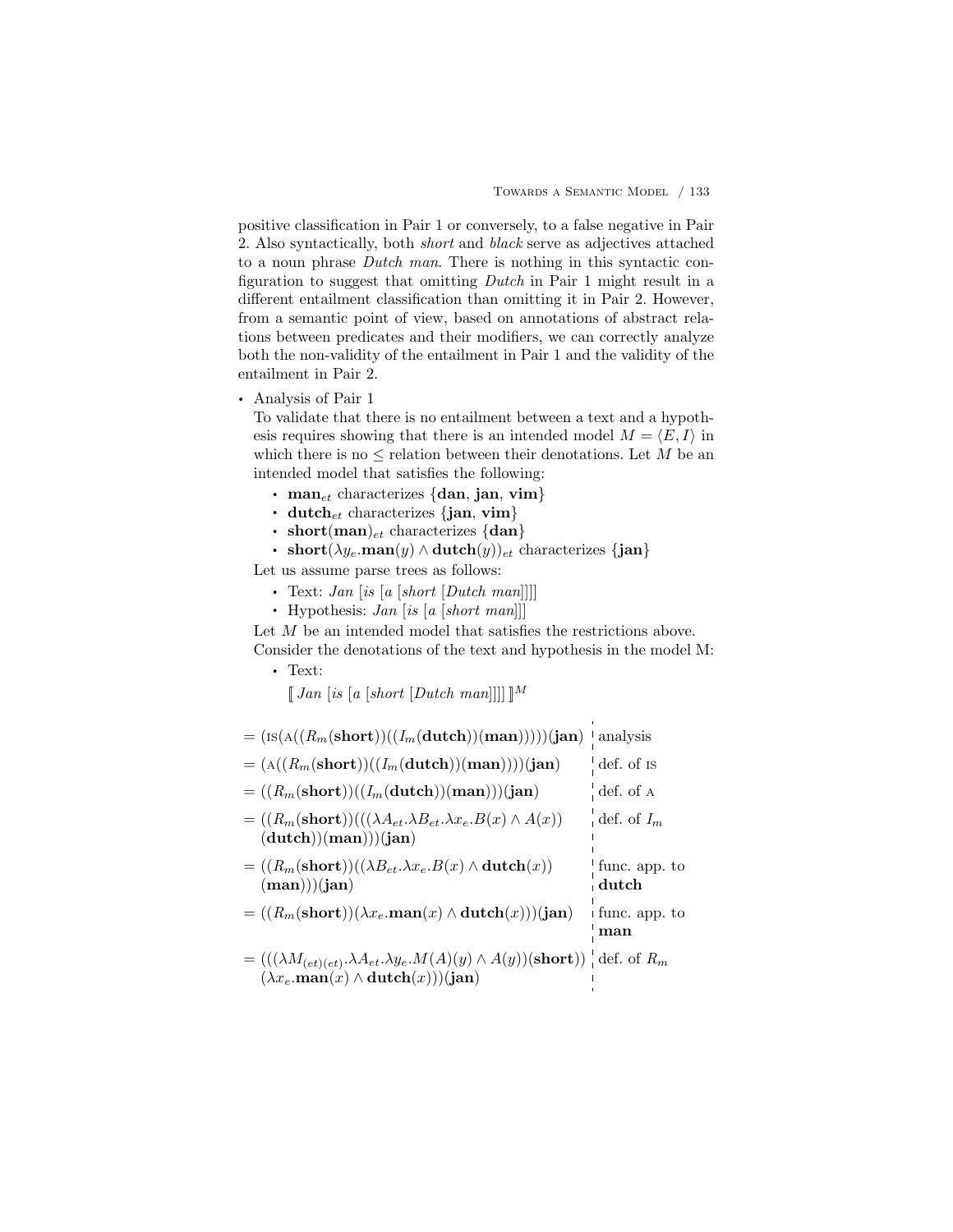| $= ((\lambda A_{et}.\lambda y_e.(\textbf{short}(A))(y) \wedge A(y))(\lambda x_e.\textbf{man}(x)))$<br>$\wedge \text{dutch}(x))$ (jan)                                           | func. app. to<br>short                                                         |
|---------------------------------------------------------------------------------------------------------------------------------------------------------------------------------|--------------------------------------------------------------------------------|
| $= ((\lambda y_e.(\textbf{short}~(\lambda x_e.\textbf{man}(x) \wedge \textbf{dutch}(x)))(y) \wedge$<br>$(\lambda x_e \cdot \textbf{man}(x) \wedge \textbf{dutch}(x))(y))$ (jan) | func. app. to<br>$\lambda x_e$ . man $(x)$ $\wedge$<br>$\pm \mathbf{dutch}(x)$ |
| $= (\lambda y_e \cdot \text{short}(\lambda x_e \cdot \text{man}(x) \wedge \text{dutch}(x)))(y)$<br>$\wedge$ (man(y) $\wedge$ dutch(y)))(jan)                                    | func. app. to $y$                                                              |
| $= (\text{short}(\lambda x_e \cdot \text{man}(x) \wedge \text{dutch}(x)))(\text{jan})$<br>$\wedge$ man(jan) $\wedge$ dutch(jan)                                                 | func. app. to jan                                                              |
| $= 1 \wedge 1 \wedge 1$                                                                                                                                                         | denotations in $M$                                                             |
| $=$ 1                                                                                                                                                                           | +def. of ∧                                                                     |
|                                                                                                                                                                                 |                                                                                |

. Hypothesis:  $\llbracket$  *Jan* [*is* [*a* [*short man*]]]  $\rrbracket^M$ 

| $=$ (IS(A(( $R_m$ (short))(man))))(jan)                                                                           | analysis                       |
|-------------------------------------------------------------------------------------------------------------------|--------------------------------|
| $= (A((R_m(\textbf{short}))(\textbf{man})))(\textbf{jan})$                                                        | def. of is                     |
| $= ((R_m(\text{short}))(\text{man}))(\text{jan})$                                                                 | def. of A                      |
| $= (((\lambda M_{(et)(et)}.\lambda A_{et}.\lambda y_e.M(A)(y))$<br>$\wedge A(y)$ (short))(man))(jan)              | def. of $R_m$                  |
| $= ((\lambda A_{et}.\lambda y_{e}.(\textbf{short}(A))(y) \wedge A(y))(\textbf{man}))(\textbf{jan})$ func. app. to | short                          |
| $= (\lambda y_e.(\textbf{short}(\textbf{man}))(y) \wedge \textbf{man}(y))(\textbf{jan})$                          | func. app. to<br>man           |
| $= (\text{short}(\text{man}))(\text{jan}) \wedge \text{man}(\text{jan})$                                          | func. app. to $jan$            |
| $= 0 \wedge 1$                                                                                                    | $\frac{1}{1}$ denotations in M |
| $= 0$                                                                                                             | $\pm$ def. of $\wedge$         |
|                                                                                                                   |                                |

Intuitively, *Jan* can be a man who is considered to be short in the population of Dutch men, hence  $(\text{short}(\lambda x_e.\text{man}(x)\wedge\text{dutch}(x)))$ (jan) would return 1, but not in the population of all men, hence  $(\text{short } (man))(jan)$  would return 0. This is a direct consequence of having *short* denoting a non-intersective modifier: the set denoted by short $(\lambda x_e \cdot \text{man}(x) \wedge \text{dutch}(x))$  is not necessarily a subset of short(man).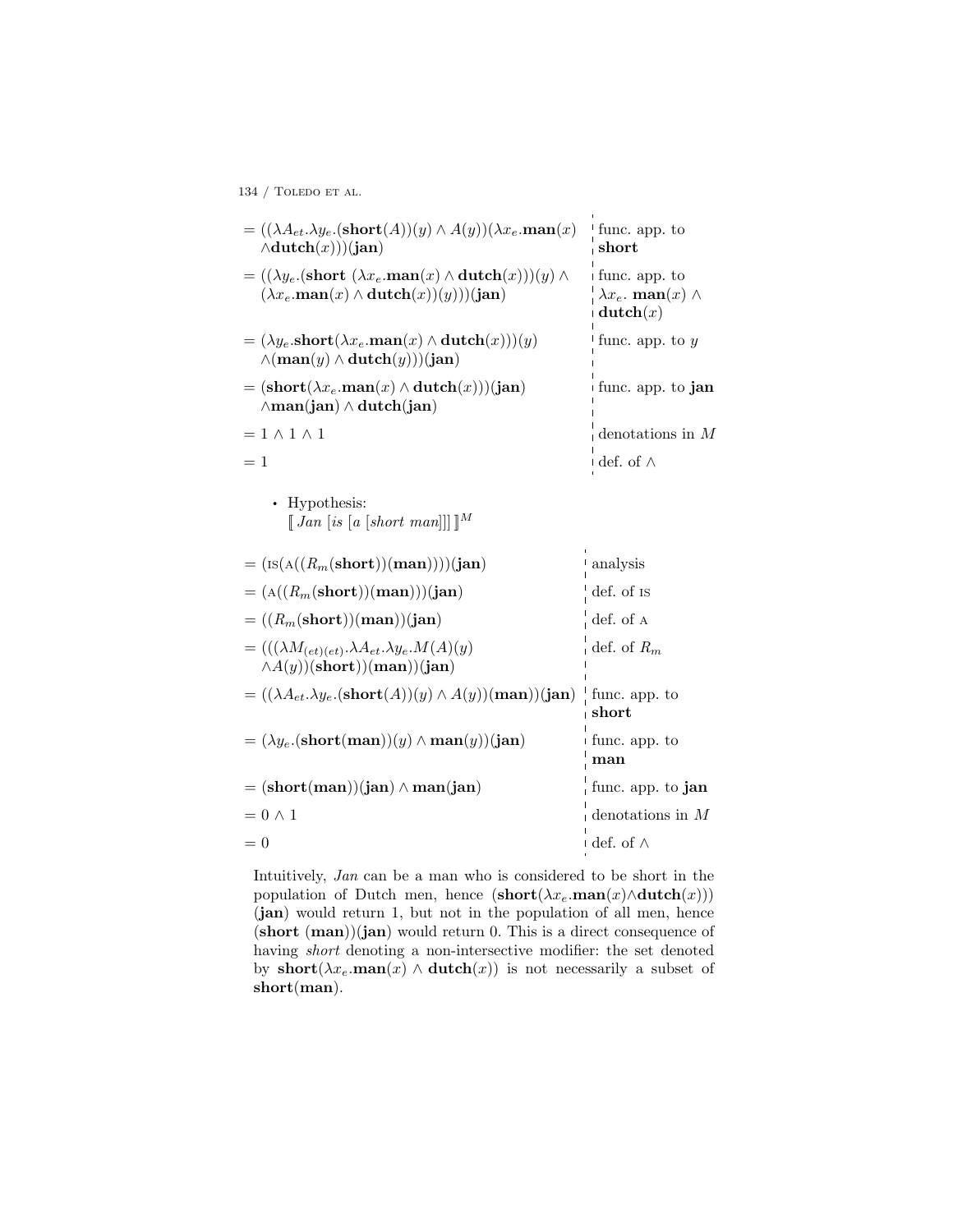Towards a Semantic Model / 135

 $\hat{\mathbf{I}}$ 

. Analysis of Pair 2

Let us assume parse trees as follows:

- . Text: *Jan* [*is* [*<sup>a</sup>* [*black* [*Dutch man*]]]]
- . Hypothesis: *Jan* [*is* [*<sup>a</sup>* [*black man*]]]

A proof of entailment:

Let  $M$  be an intended model,

 $\llbracket$  Jan [*is* [ $a$  [*black* [ $Dutch$   $man$ ]]]]  $\llbracket M$ 

| $=$ (Is(A((I <sub>m</sub> (black))((I <sub>m</sub> (dutch))(man)))))(jan)                                                                               | analysis                                                                   |
|---------------------------------------------------------------------------------------------------------------------------------------------------------|----------------------------------------------------------------------------|
| $= (A((I_m(\textbf{black}))((I_m(\textbf{dutch}))(\textbf{man}))))(\textbf{jan})$                                                                       | def. of is                                                                 |
| $= ((I_m(\textbf{black}))((I_m(\textbf{dutch}))(\textbf{man})))(\textbf{jan})$                                                                          | def. of A                                                                  |
| $= ((I_m(\text{black}))((\lambda A_{et}.\lambda B_{et}.\lambda x_e.B(x) \wedge A(x)))$<br>$(dutch))$ (man)))(jan)                                       | def. of $I_m$                                                              |
| $= ((I_m(\text{black}))((\lambda B_{et}.\lambda x_e.B(x) \wedge \text{dutch}(x)))$<br>$(\mathbf{man}))(\mathbf{jan})$                                   | func. app. to<br>dutch                                                     |
| $= ((I_m(\textbf{black}))(\lambda x_e.\textbf{man}(x) \wedge \textbf{dutch}(x)))(\textbf{jan})$                                                         | func. app. to<br>man                                                       |
| $= (((\lambda A_{et}.\lambda B_{et}.\lambda y_e.B(y) \wedge A(y))(\textbf{black}))$<br>$(\lambda x_e \cdot \text{man}(x) \wedge \text{dutch}(x))$ (jan) | def. of $I_m$                                                              |
| $= (((\lambda B_{et}.\lambda y_e.B(x) \wedge black(y))) (\lambda x_e \cdot man(x) \wedge$<br>$\textbf{dutch}(x))$ (jan)                                 | func. app. to<br>black                                                     |
| $=(((\lambda y_e.(\lambda x_e.\textbf{man}(x)\wedge \textbf{dutch}(x))(y)\wedge$<br>$black(y))$ $(jan)$                                                 | func. app. to<br>$\lambda x_e$ . man $(x)$ $\wedge$<br>$\mathrm{dutch}(x)$ |
| $= (\lambda y_e.(\textbf{man}(y) \wedge \textbf{dutch}(y)) \wedge \textbf{black}(y))$ (jan)                                                             | func. app. to $y$                                                          |
| $= (\text{man}(\text{jan}) \wedge \text{dutch}(\text{jan})) \wedge \text{black}(\text{jan})$                                                            | func. app. to jan                                                          |
| $= \text{dutch}(jan) \wedge (man(jan) \wedge black(jan))$                                                                                               | def. of $\wedge$                                                           |
| $\leq$ man(jan) $\wedge$ black(jan)                                                                                                                     | def. of $\wedge$                                                           |
| $= (\lambda y_e.\text{man}(y) \wedge \text{black}(y))(\textbf{jan})$                                                                                    | beta reduc. (jan)                                                          |
| $= (A(\lambda y_e \cdot \mathbf{man}(y) \wedge \mathbf{black}(y)))(\mathbf{jan})$                                                                       | ∣ def. of A                                                                |
| $=$ (IS(A( $\lambda y_e$ .man(y) $\wedge$ black(y))))(jan)                                                                                              | def. of is                                                                 |
| $= (\text{IS}(A((\lambda B_{et}.\lambda y_e.B(y)\wedge \text{black}(y))(\text{man}))))(\textbf{jan})$                                                   | beta reduc.<br>$(\mathbf{man})$                                            |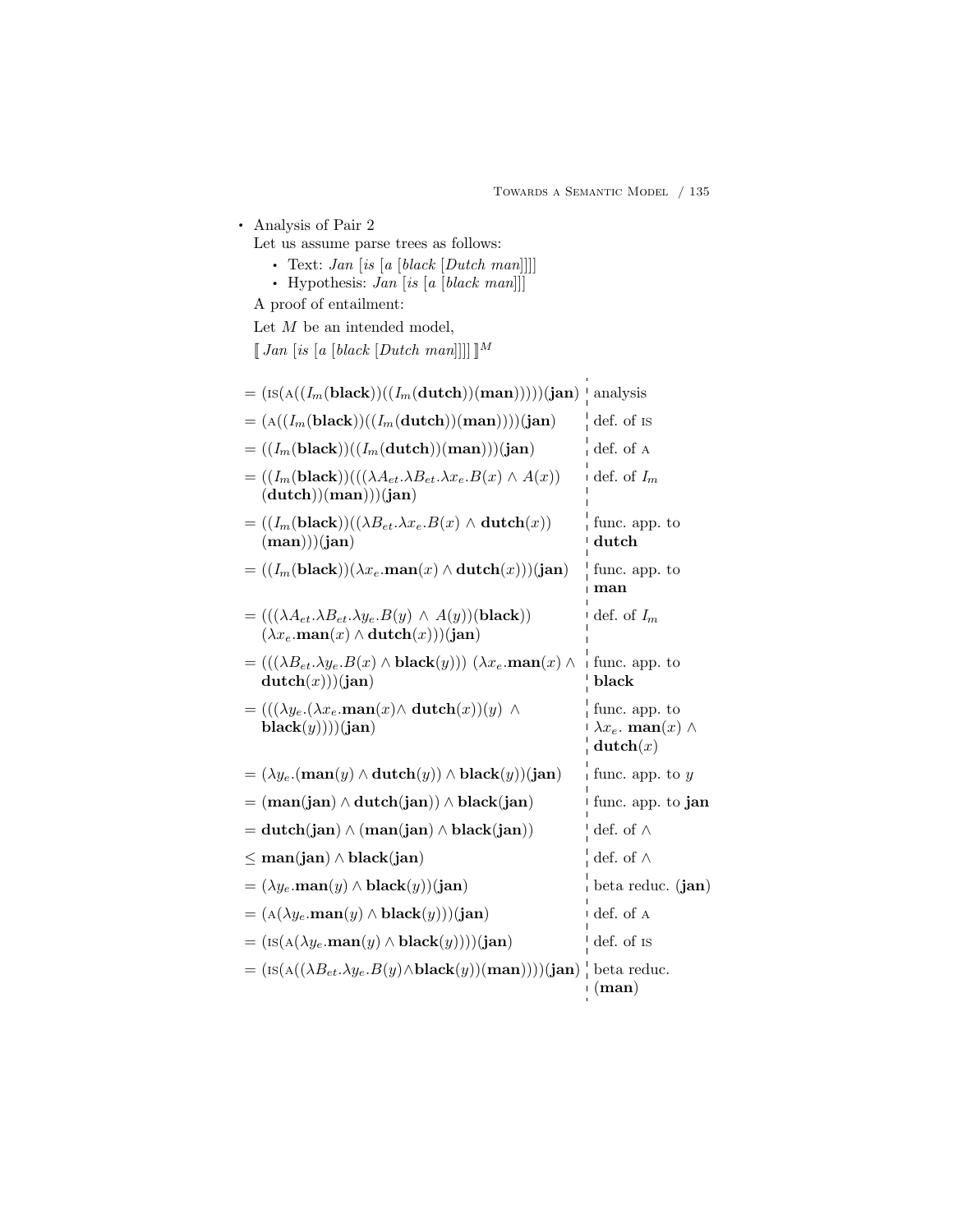| $=$ (IS(A((( $\lambda A_{et} \cdot \lambda B_{et} \cdot \lambda y_e B(y) \wedge A(y)$ )(black))<br>$(\mathbf{man}))) (\mathbf{jan})$ | $\pm$ beta reduc.<br>$\int$ (black) |
|--------------------------------------------------------------------------------------------------------------------------------------|-------------------------------------|
| $=$ (Is(A(( $I_m$ (black))(man))))(jan)                                                                                              | $\pm$ def. of $I_m$                 |
| $=\llbracket Jan \left[ is \left[ a \left[ black \; man \right] \right] \rrbracket ^M W$                                             | analysis                            |

In this case we rely on the intersectivity of *black*, which in conjunction with the intersectivity of *Dutch* licenses the inference that the set characterized by the *et* function  $\llbracket black \left[ Dutch \; man \right] \llbracket M \; equals \; to \; the$ set characterized by  $\llbracket Dutch [black man] \rrbracket^M$ , which is a subset of the set characterized by  $\llbracket black \ man\rrbracket^M$ .

To summarize Example 4, based on semantic information that distinguishes between the restrictive modifier *short* and the intersective modifiers *Dutch* and *black*, we are able to correctly draw a distinction between the non-entailment pair  $T_1-H_1$  and the entailment pair  $T_2-H_2$ . Although these simple examples were constructed here for illustrative purposes, the phenomena of intersectivity and restrictiveness that they illustrate are both relevant for analyzing inferential processes in actual RTE examples such as Example 3. See Appendix 1 for more examples from the RTE.

# 4 Current Annotation Scheme

In the first stages of our attempt to implement the theoretical model described above, we faced a practical problem concerning the binding of expressions in the RTE data to structurally equivalent expressions in the interpreted lexicon: the lack of a user interface that allows annotators to consistently and effectively annotate RTE data. The root of this problem lies in the intricate ways in which the semantic phenomena that we are concerned with are combined with other phenomena or with each other. Simplifying RTE material to an extent that allows binding it to the lexicon as in the above example is often not straightforward. Consider the following example:

# Example 5

- T: *Comdex once among the world's largest trade shows, the launching pad for new computer and software products, and a Las Vegas fixture for 20 years – has been canceled for this year.*
- H: *Las Vegas hosted the Comdex trade show for 20 years.*<sup>17</sup>

<sup>17</sup>Pair 214 from the development set of RTE 1 (Dagan et al. 2006).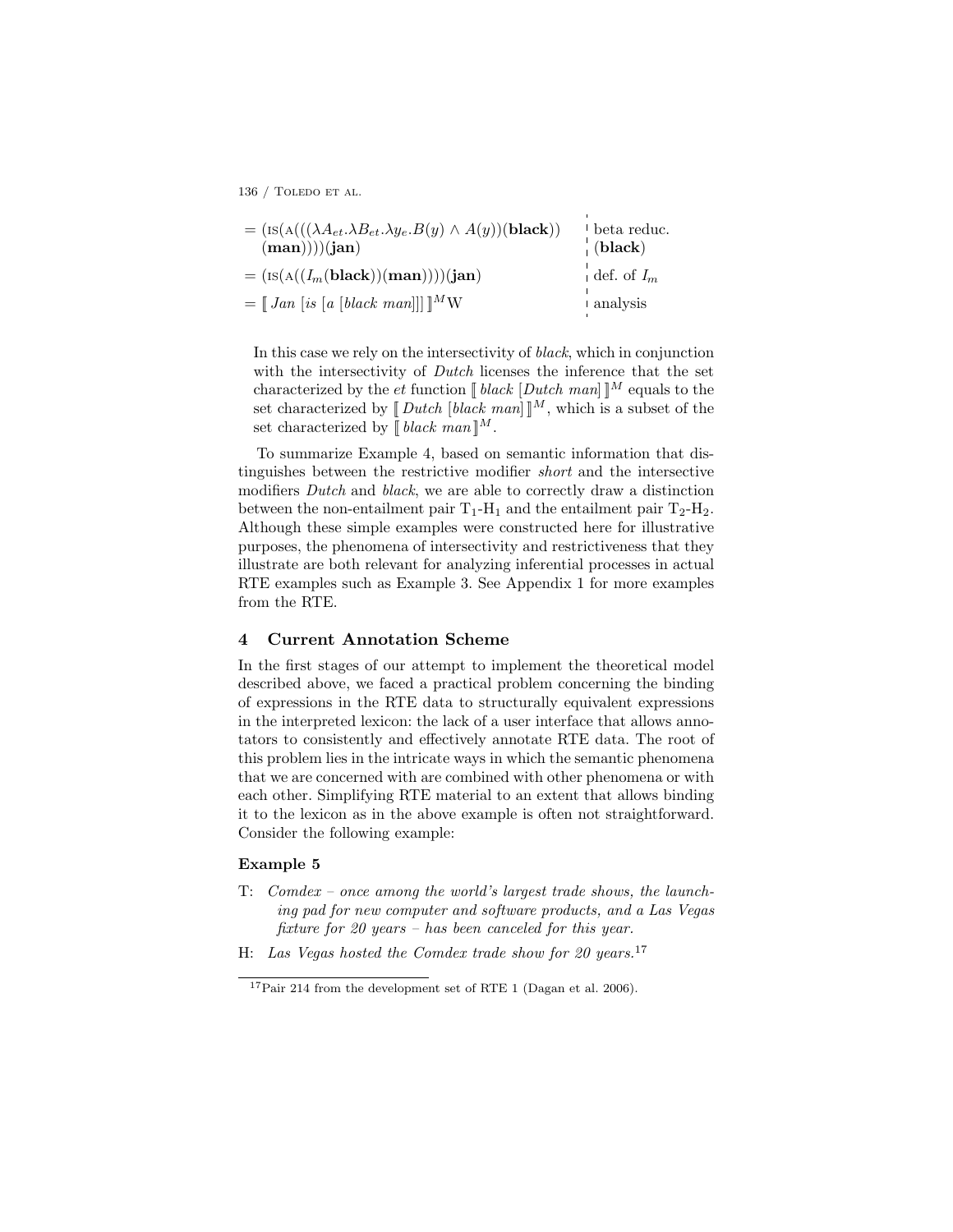Validating the entailment in this pair requires a lexical alignment between an expression in the text and the word *hosted* in the hypothesis. However, there is no expression in the text to establish this alignment. In the text, the noun *Comdex* is in an appositive relation with three conjoined predications: (i) *once among the world's largest trade shows*; (ii) *the launching pad for new computer and software products*; and (iii) *a Las Vegas fixture for 20 years*. The third element contains a locative restrictive modification in which *Las Vegas* modifies *fixture*. The apposition licenses the inference that *Comdex* IS *a Las Vegas fixture* and serves as a prerequisite for the alignment: *Comdex is a Las Vegas fix* $ture \Rightarrow Las Vegas hosted Condex that simplifies the lexical inference.$ This alignment is also required for validating the modification by the temporal prepositional phrase *for 20 years* which in the text modifies a noun, *fixture*, and in the hypothesis modifies a verb, *host* – apparently two unrelated lexical items. This example illustrates the difficulty in separating lexical inferences from the semantic relations that underlie the constructions they appear in. In this sense, the manual annotation process that we exemplified in Section 3, in which the stage of *Phenomena Simplification* takes place before the semantic machinery applies, is challenging and requires further investigation with RTE data in order to see what part of the RTE can be annotated using this paradigm, and what elements are needed in order to extend its coverage.

Due to this challenge, and in order to enhance our understanding of the phenomena in the RTE corpora, we adopted a narrower annotation scheme that was carried out on RTE 1–4, named SemAnTE 1.0 – *Semantic Annotation of Textual Entailment*. <sup>18</sup> In this annotation work we focused on valid entailments involving restrictive, intersective, and appositive modification that contribute to the recognition of the entailment.<sup>19</sup> In this approach, a construction is annotated if its semantics is required for validating the entailment, but no account is made of the compositional method in which the meaning of the full sentence is obtained. Annotations were marked in 80.65% of the entailments in the RTE 1–4 corpora and reached cross-annotator agreement of 67.96% on average in four consistency checks. The internal structure of the annotated XML files and a use-case of the annotations for evaluating

<sup>18</sup>The annotated files of SemAnTE are publicly available for download from: http://logiccommonsense.wp.hum.uu.nl/resources/

 $19$ Annotators were instructed to construct a full inferential process informally and then to recognize the contribution of the phenomena we aimed to annotate. This method could be applied efficiently only to valid entailments. Invalid entailments marked as *unknown* exhibit an unidentified relation between the text and hypothesis, and pairs marked as *contradictory* rarely center upon the phenomena in question.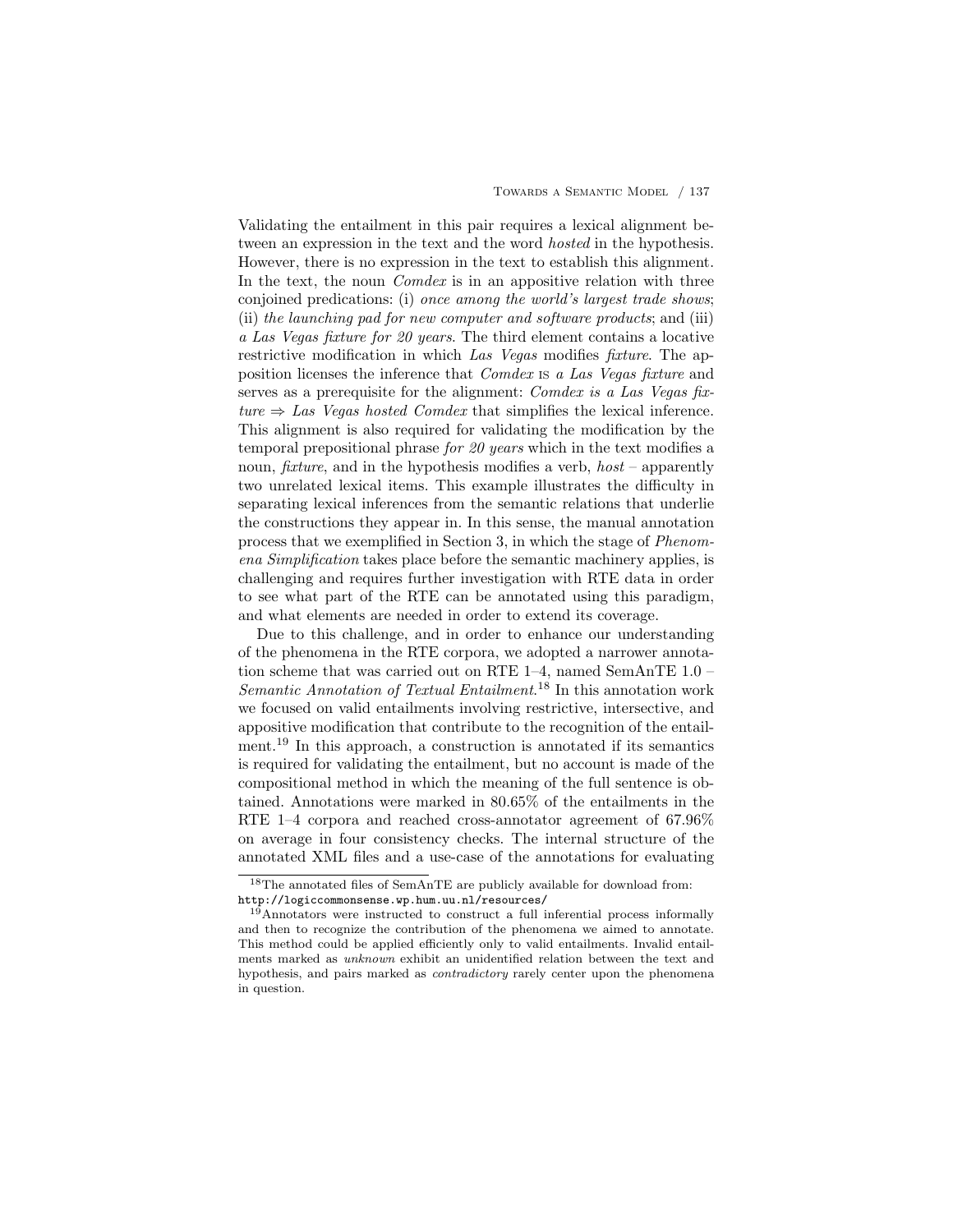an entailment component in the BIUTEE recognizer (Stern and Dagan 2011) are presented in Toledo et al. (2012). See Garoufi (2007) for other relevant work on semantic analysis and annotation of textual entailment done on RTE 2.

# 4.1 Phenomena Annotated

Our annotations mark inferences by aligning strings in the text and the hypothesis. This is done by pairing each annotation in the text with a corresponding annotation in the hypothesis that marks the output of the inferential process of the phenomenon in question. In the rest of this section we illustrate the phenomena and underline the annotated part in the text with its correspondence in the hypothesis.

# 4.2 Restrictive modification (RMOD)

T: *A CubanModifier AmericanModifiee who is accused of espionage pleads innocent.*

#### H: *American accused of espionage*.

In this case, *Cuban* modifies *American* and restricts the set of Americans to Cuban Americans. This instance of RMOD validates the inference from *Cuban American* to *American* which is required for establishing the entailment. The intersective nature of the process is not exploited in the actual inference, since the hypothesis does not report that the accused person is Cuban. Thus, only the restrictive property of the modifier *Cuban* is here relevant for the validity of the entailment. More syntactic configurations:

- . A verb phrase restricted by a prepositional phrase:
	- T: *The watchdog International Atomic Energy Agency meets in ViennaModifiee on September 19Modifier*.
	- H: *The International Atomic Energy Agency holds a meeting in Vienna*.
- . A noun phrase restricted by a prepositional phrase:
	- T: *U.S. ocials have been warning for weeks of possible terror attacksModifiee against U.S. interestsModifier*.
	- H: *The United States has warned a number of times of possible terrorist attacks*.

## 4.3 Intersective Modification (CONJ)

- T: *Nixon was impeached and became the first president ever to resign on August 9th 1974*.
- H: *Nixon was the first president ever to resign*.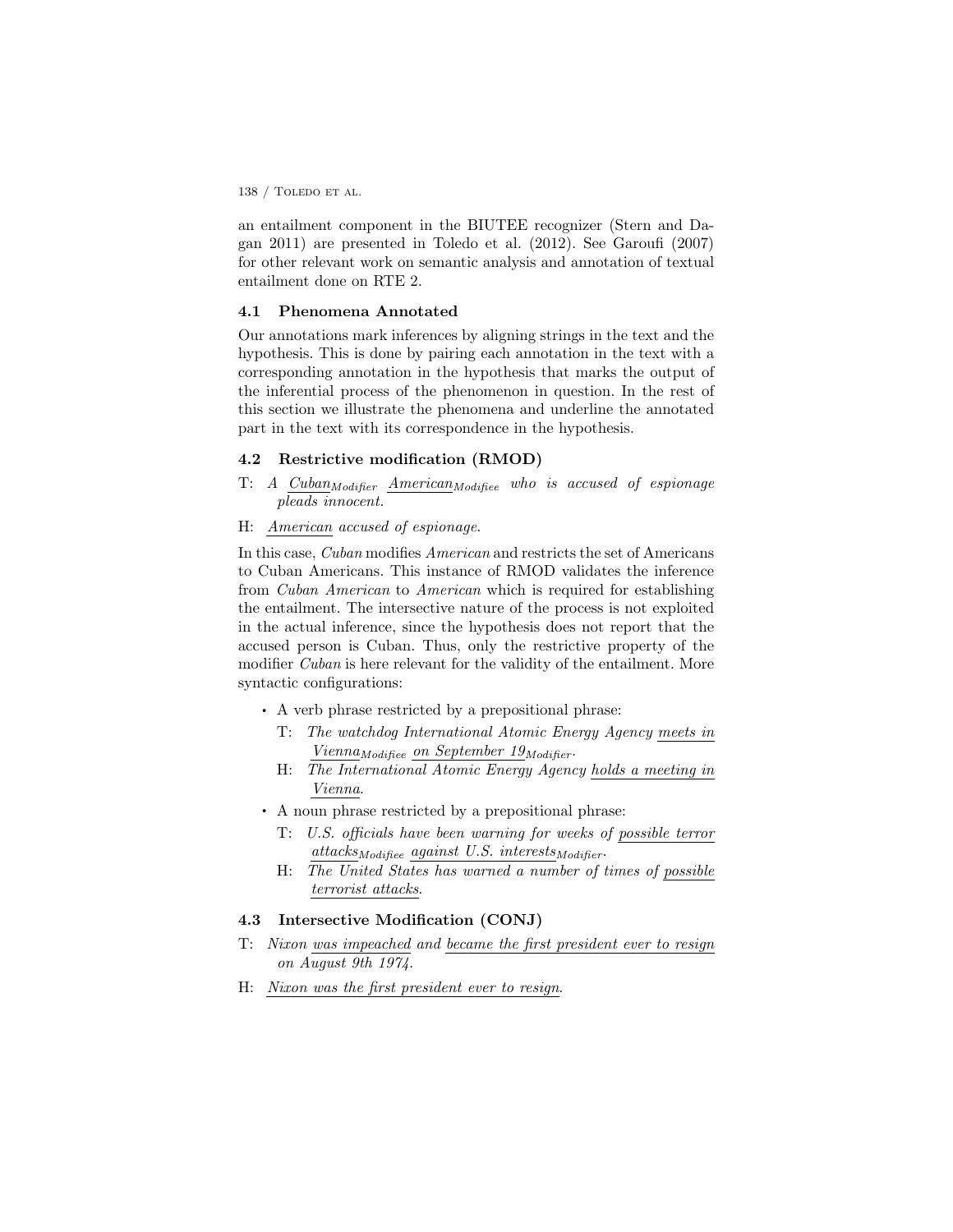This conjunction intersects the two verb phrases *was impeached* and *became the first president ever to resign*. The entailment relies on a subsumption of the full construction to the second conjunct. In addition to canonical conjunctive constructions, CONJ appears also in Restrictive Relative Clauses, whereby the relative clause is interpreted intersectively with the noun being modified:

- T: *Iran will soon release eight British servicemen detained along with three vessels*.
- H: *British servicemen detained*.

# 4.4 Appositive modification (APP)

- . Appositive subsumption (left part):
	- T: *Mr. Conway, Iamgold's chief executive ocer, said the vote would be close.*
	- H: *Mr. Conway said the vote would be close.*
- . Appositive subsumption (right part):
	- T: *The country's largest private employer, Wal-Mart Stores Inc., is being sued by a number of its female employees who claim they were kept out of jobs in management because they are women.*
	- H: *Wal-Mart sued for sexual discrimination.*
- . Identification of the two parts of the apposition as referring to one another:
	- T: *The incident in Mogadishu, the Somali capital, came as U.S. forces began the final phase of their promised March 31 pullout.*
	- H: *The capital of Somalia is Mogadishu.*

In addition to appositions, APP is annotated in several more syntactic constructions:

- . Non-Restrictive Relative Clauses:
	- T: *A senior coalition ocial in Iraq said the body, which was found by U.S. military police west of Baghdad, appeared to have been thrown from a vehicle*.
	- H: *A body has been found by U. S. military police*.
- . Title Constructions:
	- T: *Prime Minister Silvio Berlusconi was elected March 28 with a mandate to reform Italy's business regulations and pull the economy out of recession*.
	- H: *The Prime Minister is Silvio Berlusconi*.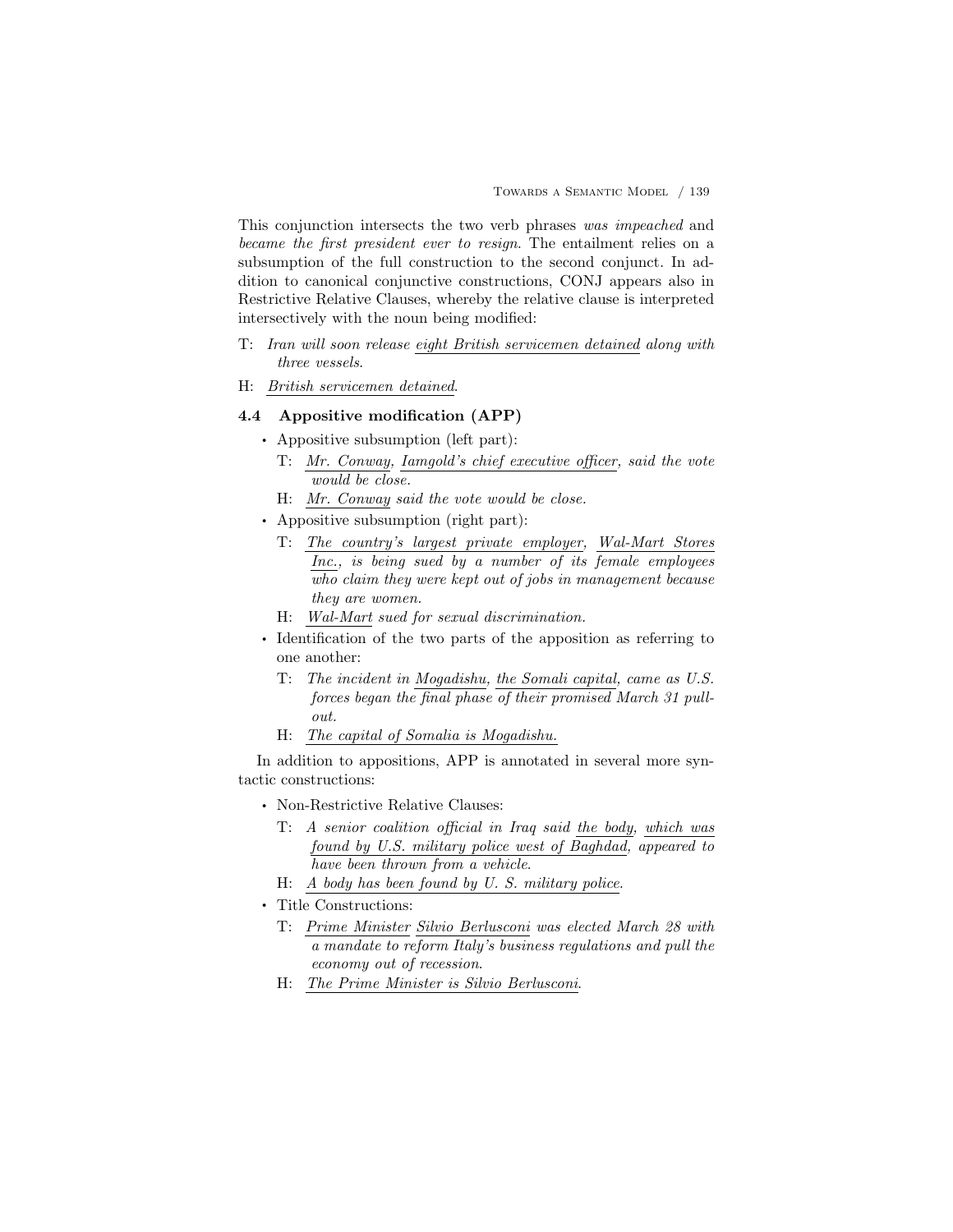#### 4.5 Marking Annotations

Given a pair from the RTE in which the entailment relation obtains between the text and hypothesis, the task for the annotators is defined as follows:

- 1. Read the data and verify the entailment.
- 2. Describe informally why the entailment holds.
- 3. Annotate all instances of RMOD, APP and CONJ that play a role in the inferential process.

## 4.6 Statistics

The annotated corpus is based on the scheme described above, applied to the datasets of RTE 1–4 (Dagan et al. 2006; Bar Haim et al. 2006; Giampiccolo et al. 2007, 2008). The statistics in Table 3 are based on analysis of the annotations done on RTE 1–4 (development and test sets).

#### 4.7 Consistency Checks

We performed four cross-annotator consistency checks on the annotations of SemAnTE 1.0. In each check we picked a number of entailments that both annotators worked on independently and compared the phenomena that they annotated. We reached cross-annotator consistency on 67.96% of the annotations on average, as reported in Table 5. In the remaining 32% of nonidentical annotations, 24.94% of the annotations differed due to ambiguity in the understanding of the sentences by the annotators, to several possible analyses of the inference, or to limited specification in the annotation scheme (see Appendix 2 for examples). These annotations reflect different legitimate interpretations of the data by the annotators. An annotator error was found only in 9.4% of the annotations that were checked.

#### 4.8 Annotation Platform

The annotations were performed using GATE Developer (Cunningham et al. 2011) and recorded above the original RTE XML files. The annotators used the GATE annotation schemes that were defined to correspond to RMOD, APP and CONJ, as shown in Table  $4.^{20}$ 

The work was performed in two steps: (1) marking the relevant string in the text using one of the GATE annotation schemes that had been

<sup>20</sup>The scheme *rel clause* appears twice in this table because it is used for annotating non-restrictive relative clauses, expressing appositive modification (APP), and also restrictive relative clauses, expressing intersective modification (CONJ). The phenomena APP and CONJ are annotated using several annotation schemes in order to capture the different syntactic expressions that they allow.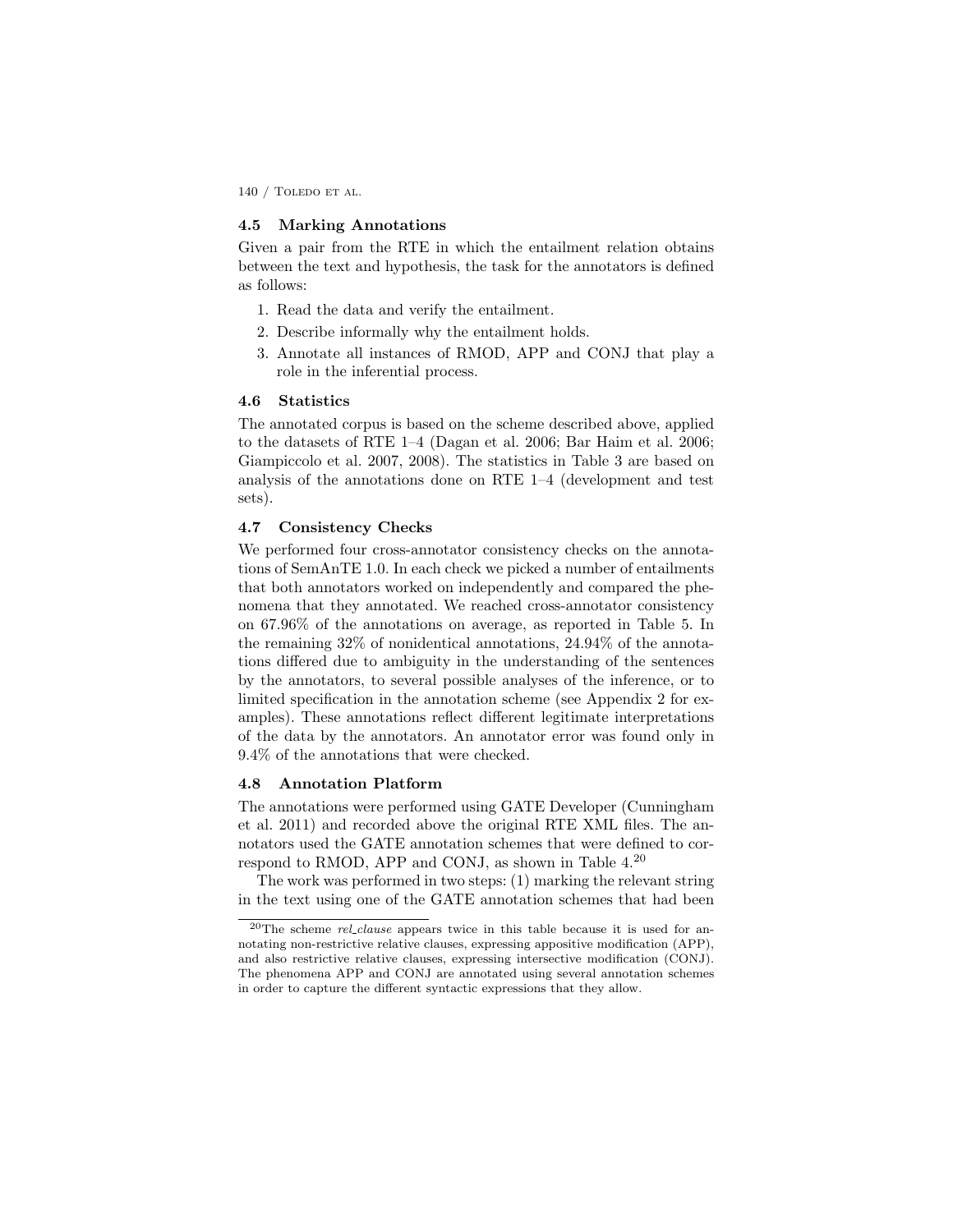TABLE 3: Counters of annotations in RTE 1–4 separated into development and test sets.

 $A_\#$  indicates the number of annotations,  $P_\#$  indicates the number of entailment pairs containing an annotation and  $P_{\%}$  indicates the portion of annotated pairs relative to the total amount of entailment pairs.

| $(a)$ RTE 1 |     |          |          |     |             |                   |  |  |
|-------------|-----|----------|----------|-----|-------------|-------------------|--|--|
|             |     | Dev set  |          |     | Test set    |                   |  |  |
| Ann.        | $+$ | $P_{\#}$ | $P_{\%}$ | A#  | $_{\rm{H}}$ | $\mathrm{P_{\%}}$ |  |  |
| APP         | 97  | 87       | 31       | 161 | 134         | 34                |  |  |
| CONJ        | 90  | 79       | 28       | 126 | 112         | 28                |  |  |

|                            | RMOD                | 180               | 124      | 44                | 243               | 167      | 42                |          |  |
|----------------------------|---------------------|-------------------|----------|-------------------|-------------------|----------|-------------------|----------|--|
|                            | Any                 | 367               | 210      | 74                | 530               | 297      | 74                |          |  |
|                            |                     |                   |          | $(b)$ RTE $2$     |                   |          |                   |          |  |
|                            |                     | Dev set           |          |                   |                   | Test set |                   |          |  |
|                            | Ann.                | $A_{\#}$          | $P_{\#}$ | $\mathrm{P}_{\%}$ | $A_{\#}$          | $P_{#}$  | $\mathrm{P}_{\%}$ |          |  |
|                            | APP                 | 179               | 149      | 37                | 155               | 135      | 34                |          |  |
|                            | <b>CONJ</b>         | 141               | 119      | 30                | 161               | 144      | 36                |          |  |
|                            | RMOD                | 314               | 205      | 51                | 394               | 236      | 59                |          |  |
|                            | Any                 | 634               | 318      | 80                | 710               | 350      | 88                |          |  |
| $(c)$ RTE 3<br>$(d)$ RTE 4 |                     |                   |          |                   |                   |          |                   |          |  |
|                            | Dev set             |                   |          | Test set          |                   |          |                   | Test set |  |
| Ann.                       | $P_{#}$<br>$A_{\#}$ | $\mathrm{P}_{\%}$ | $A_{\#}$ | $P_{#}$           | $\mathrm{P}_{\%}$ |          | $A_{\#}$          | $P_{#}$  |  |
| APP                        | 188                 | 150<br>38         | 166      | 136               | 34                |          | 259               | 200      |  |

 $\frac{P_{\%}}{40}$ 

192 164 33 429 271 54 880 413 83

TABLE 4: GATE Annotation Schemes

CONJ 176 138 35 162 134 34 RMOD 300 201 50 307 193 48 Any | 664 329 82 | 635 328 82

| Phenomenon  | Annotation Schemes            |
|-------------|-------------------------------|
| <b>RMOD</b> | r_modification                |
| APP         | apposition, title, rel_clause |
| CONJ        | conjunction, rel_clause       |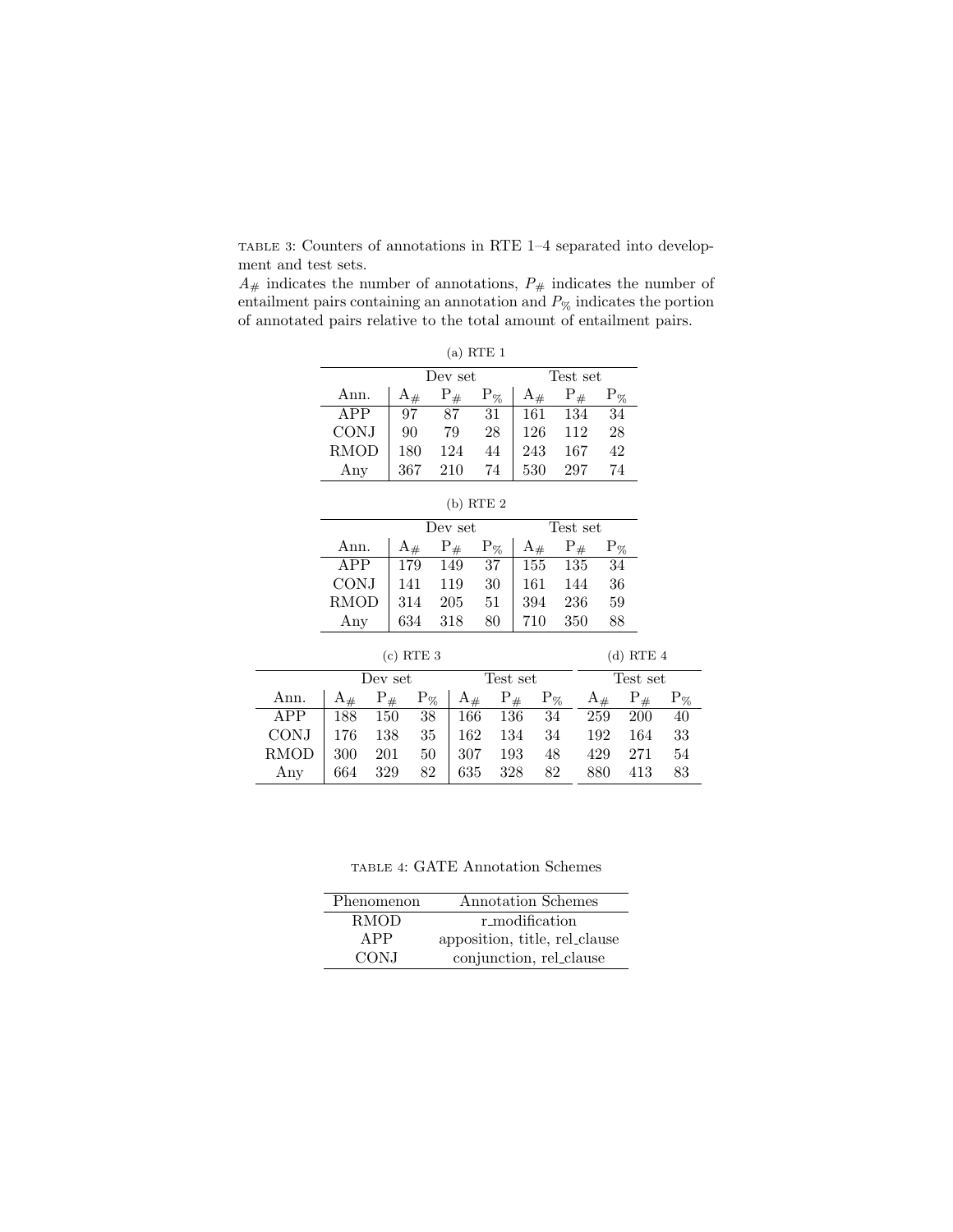TABLE 5: Results of Four Consistency Checks.

Each check examined 50-70 annotated pairs from RTE 1–4. In these four checks  $66\%, 74.11\%, 66.67\%$  and  $64.66\%$  of the annotations were identical, respectively. On average, 67.96% of the annotations we checked were identical. The rubric *Incorrect Ann.* presents cases of annotations done with an incorrect scheme or with an incorrect scope. *Ambig.- Struct.* are cases of structural or modifier-attachment ambiguity in the text that led to divergent annotations. *Ambig.-Infer.* are cases of divergent annotations stemming from several possible analyses of the inference. *Ambig.-Scheme* refers to instances of divergent annotations due to unclarity or limited specification in the annotation scheme. The last two measures are reported only for the second, third and fourth checks. See Appendix 2 for examples.

| Measure            | RTE 2   | RTE $1+2$ | RTE 3             | RTE 4    |
|--------------------|---------|-----------|-------------------|----------|
| Data Source $(s)$  | Dev set | Test sets | $Dev + Test sets$ | Test set |
| Entailment Pairs   | 50      | 70        | 70                | 70       |
| Total Ann.         | 93      | 112       | 99                | 133      |
| Identical Ann.     | 62      | 83        | 66                | 86       |
| Missing Ann.       | 2       |           | 7                 | 10       |
| Incorrect Ann.     | 10      |           | 2                 | 2        |
| Ambig.-Struct.     | 9       | 16        | 20                | 15       |
| Ambig.-Infer.      | N/A     | 8         | 13                | 12       |
| Ambig.-Scheme      | N/A     | 0         | 9                 |          |
| Consistency $(\%)$ | 66.67   | 74.11     | 66.67             | 64.66    |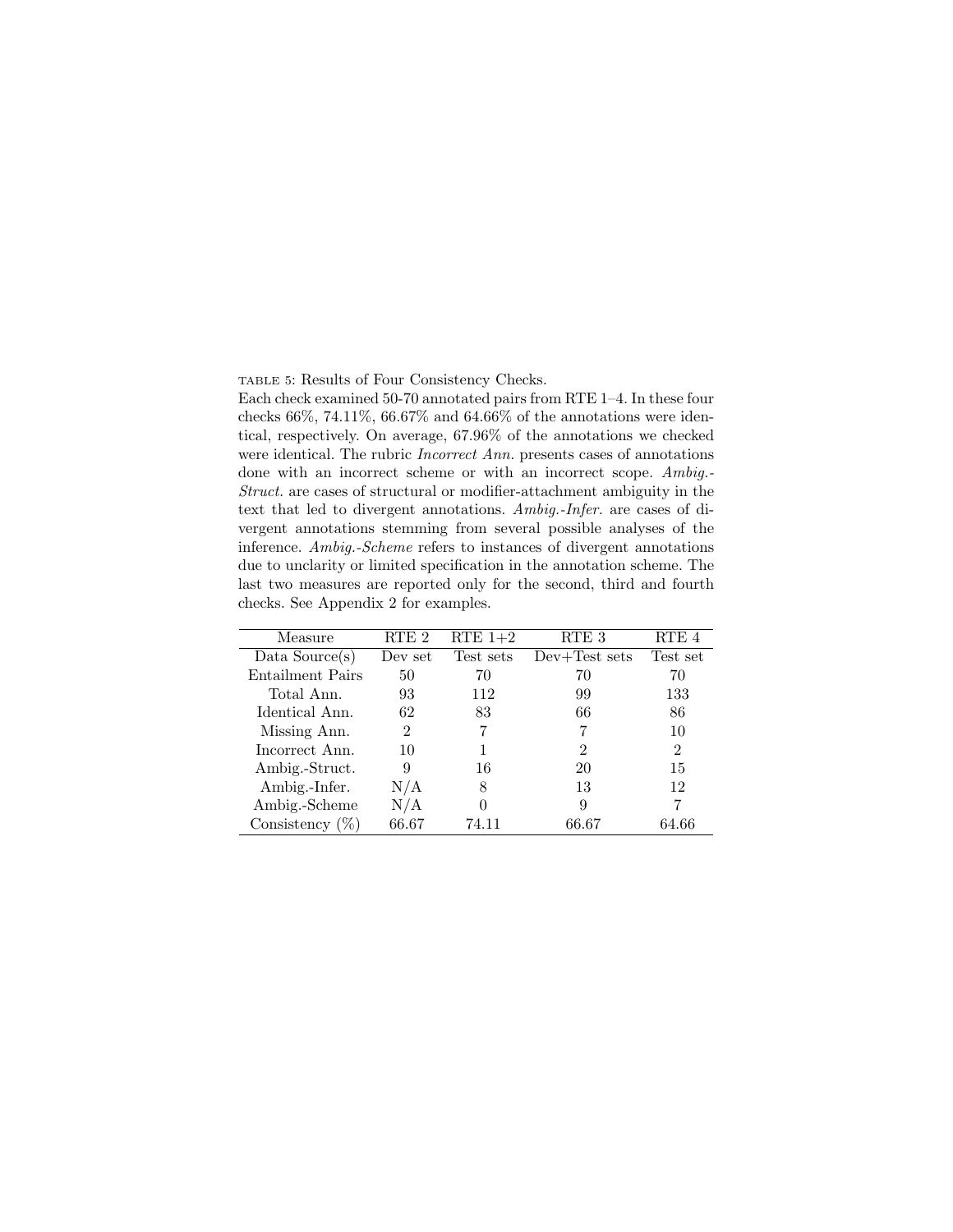defined for the purpose (e.g. *apposition*), and (2) marking a string in the hypothesis that corresponds to the output of the inferential process. The annotation in the hypothesis is done using a dedicated *reference to* scheme.

# 4.9 Connection to the interpreted lexicon approach

Consider the following pair from RTE 2:

# Example 6

- T: *The anti-terrorist court found two men guilty of murdering Shapour Bakhtiar and his secretary Sorush Katibeh, who were found with their throats cut in August 1991.*
- H: *Shapour Bakhtiar died in 1991.*

Several entailment patterns in this example can be explained by appealing to the semantics of APP, CONJ and RMOD, as follows:

- APP: The appositive modification in *Shapour Bakhtiar and his secretary Sorush Katibeh, who were found with their throats cut in August 1991* licenses the inference that *Shapour Bakhtiar and his secretary Sorush Katibeh were found with their throats cut in August 1991*.
- RMOD: The restrictive modification in *August 1991* licenses a subsumption of this expression to *1991*.
- CONJ: The conjunction in *Shapour Bakhtiar and his secretary Sorush Katibeh* licenses a subsumption of this expression to *Shapour Bakhtiar*.

By combining these three patterns, we can infer that *Shapour Bakhtiar was found with his throat cut in 1991*. However, additional world knowledge is required to infer that *found with his throat cut* entails *died*. In our current annotation scheme this inference cannot be handled, since lexical alignment of unmodeled phenomena is not supported. This illustrates the limitations of the current annotation scheme and motivates a more robust approach, as proposed in Section 3.

#### 5 Conclusions

We have described an on-going attempt to establish a model for analyzing entailment data as specified in the RTE challenges. The long-term aim of this project is to contribute to a theoretically sound model of entailment recognition. We have presented a model that utilizes standard semantic principles and illustrated the way it accounts for textual entailment from the RTE corpora. The model centers upon an interpreted lexicon that comprises words and operators. These elements are used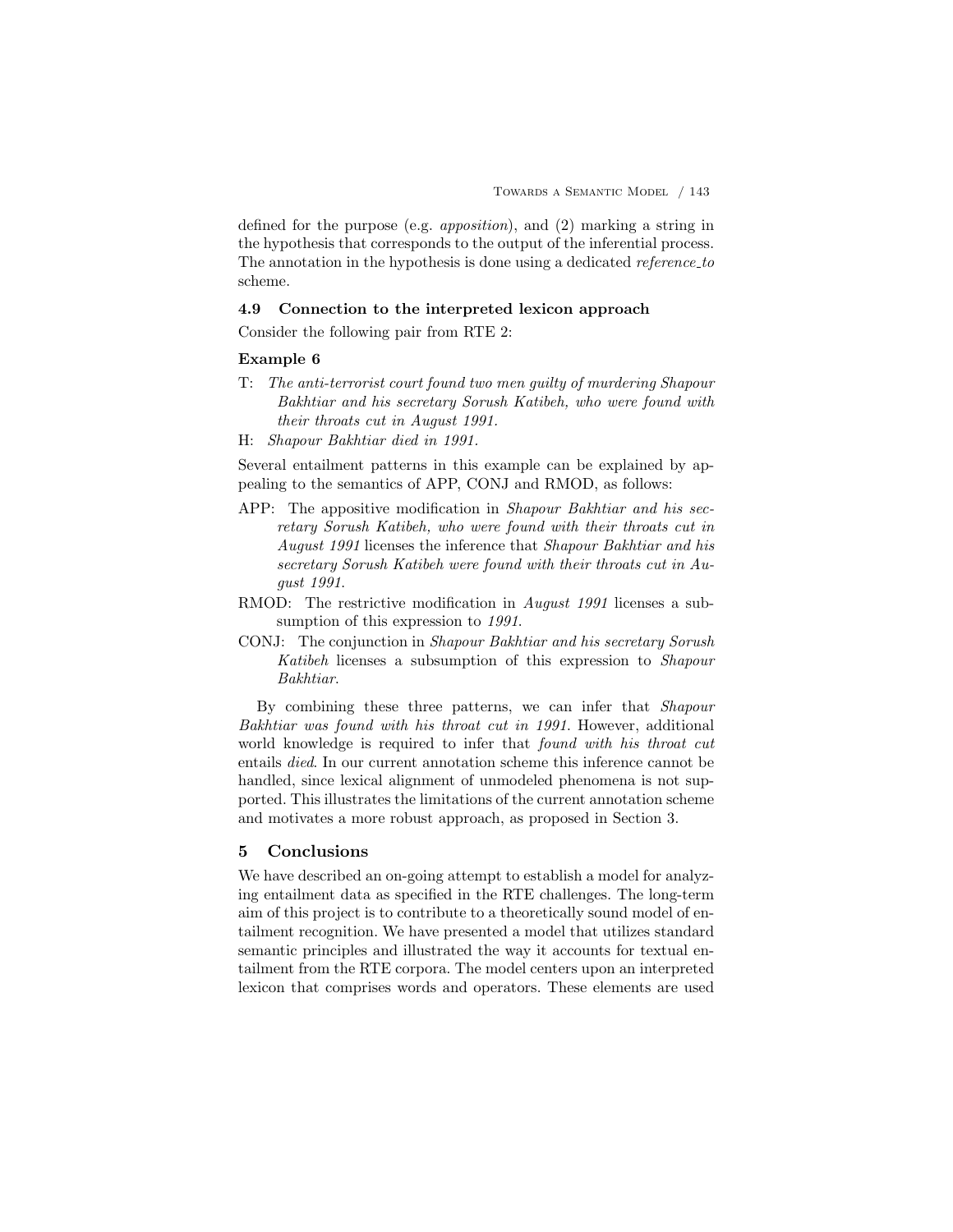#### 144 / TOLEDO ET AL.

to represent a fragment of English to which premises and hypotheses may be bound.

We focus on the annotation of semantic phenomena which are predominant in the RTE corpora and can be annotated with high consistency, but which may have several syntactic expressions and therefore allow us to generalize regarding abstract entailment patterns. Nonmodeled phenomena that exist in the data are simplified in a preparatory step but cases in which such phenomena are deeply intertwined with the semantic phenomena that we model pose a challenge for the formalization of an annotation scheme.

At a first stage, we carried out a restricted annotation scheme marking instances of restrictive, intersective, and appositive modification in entailment pairs, with no account for the full inferential process between the premise and the hypothesis. These phenomena were found in 80.65% of the entailments in RTE 1–4 and were marked with crossannotator agreement of 68% on average.

We are currently developing an annotation platform based on a proof system. This platform allows annotators to immediately receive feedback from the prover on the soundness of their annotation. Preliminary results indicate that the theoretical work reported here is useful as the basis for such a platform. Further research is currently being conducted to check the feasibility of such platforms for large-scale model building and further linguistic annotation.

## Appendix  $1$  – Further examples from the RTE datasets

In this Appendix we illustrate the analysis described in Section 3.3 on several additional examples from RTE 1–4. For each example we specify the steps of *Phenomena Simplification* and *Binding to Lexicon* which enable us to model the entailment.

## Example 1

- . Source: RTE 2 test set, pair 282
- . Data:
	- T*Original* : Senator Hill and Foreign A↵airs Minister Alexander Downer will host the 20th annual AUSMIN (Australia-United States ministerial consultations) conference at the Adelaide Town Hall.

H<sub>*Original*: Alexander Downer will host a conference.</sub>

. Phenomena Simplification:

T*Simple* : Hill, who is a Senator, and Alexander Downer, who is the Foreign Affairs Minister, will host the 20th annual con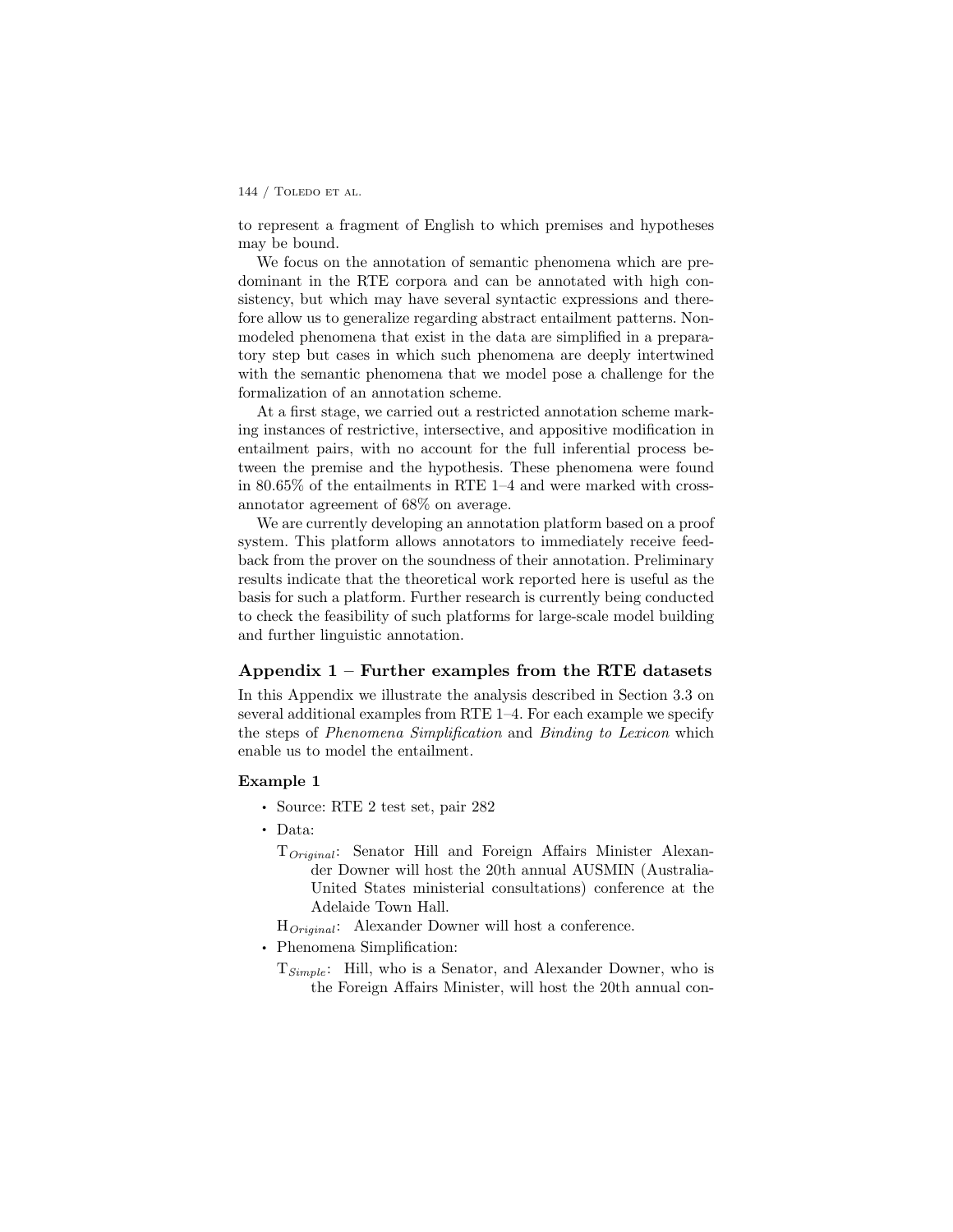ference, AUSMIN, which is Australia-United States ministerial consultations, at the Adelaide Town Hall.

H<sub>Simple</sub>: Alexander Downer will host a conference.

- $\cdot$  Binding to Lexicon:<sup>21</sup>
	- T*Lexicon*: Jan, who is a man, and Dan, who is the alien, greeted the tall girl, who is Sue, who is a nun, slowly.
	- H*Lexicon*: Dan greeted a boy.
- . Binding Explanation: we bind the entities *Hill* and *Alexander Downer* to *Jan* and *Dan* respectively. The nouns *Senator* and *Foreign Affairs Minister* are bound to *man* and *alien* respectively. The expression *will host* is bound to *greeted*, *20th annual* is bound to *tall* and *conference* is bound to *boy*. The appositive *AUSMIN* is bound to *who is Vim* and the relative clause *which is Australia-United States ministerial consultations* is bound to *who is a nun*. The restrictive adverb *at the Adelaide Town Hall* is bound to *slowly*.

# Example 2

- . Source: RTE 3 development set, pair 118
- Sourc<br>• Data:
	- T*Original* : According to Nelson Beavers, who is a co-owner of the current company, Carolina Analytical Laboratories, LLC., and has ownership/employment history with Woodson-Tenent and Eurofins, the septic system was installed in the early 1990s.
	- H<sub>*Original*: Nelson Beavers is one of the owners of Carolina Ana-</sub> lytical Laboratories.
- . Phenomena Simplification:
	- T*Simple* : Nelson Beavers, who is one of the owners of the current company, which is Carolina Analytical Laboratories, LLC. and has ownership/employment history with Woodson-Tenent and Eurofins, said that the septic system was installed in the early 1990s.
	- H*Simple* : Nelson Beavers is one of the owners of Carolina Analytical Laboratories.

<sup>21</sup>This entailment cannot be validated using the interpreted lexicon described in Section 3.3 because a conjunction of entities is not modeled. We provide this example to illustrate the general method.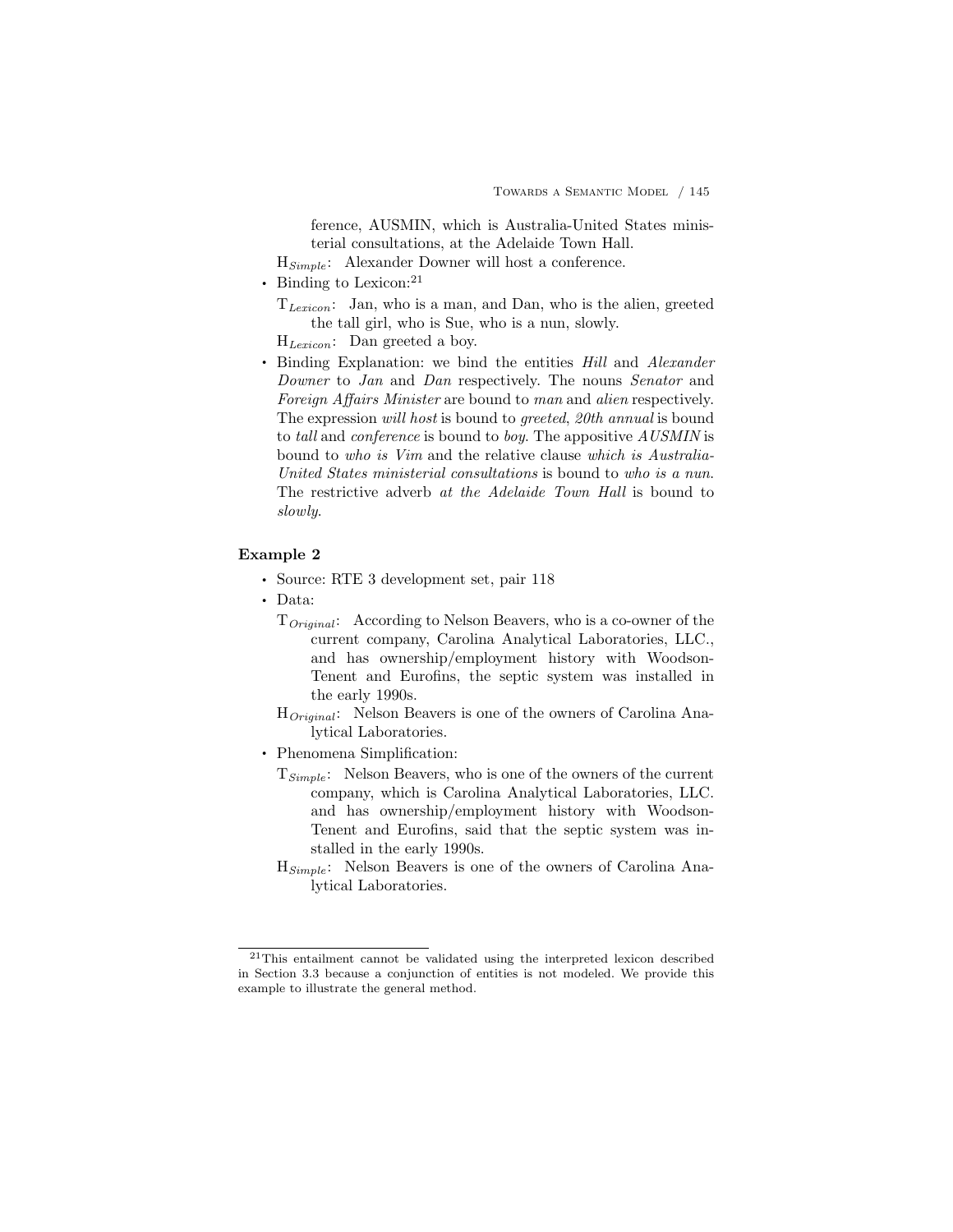. Binding to Lexicon:

T*Lexicon*: Jan, who greeted the man, who is Dan, and saw the nun, praised Vim.

H*Lexicon*: Jan greeted Dan.

. Binding Explanation: we bind the entities *Nelson Beavers* and *Carolina Analytical Laboratories, LLC.* to *Jan* and *Dan* respectively. The noun *current company* is bound to *man*. The predicates *is one of the owners of* and *has ownership/employment history with* are bound to *greeted* and *saw*. The conjunction of entities *Woodson-Tenent and Eurofins* is bound to the entity *the nun*. The verb phrase *said that septic system was installed in the early 1990s* is bound to the verb phrase *praised Vim*.

# Example 3

- . Source: RTE 4 test set, pair 928 • Sourc<br>• Data:
- - T*Original* : Five prisoners were beheaded and got their heads exhibited by the rioters during a violent riot in the "Zwinglio Ferreira" Prison, located in Presidente Vencesla, Brazil.

H<sub>*Original*: Five people were killed in a Brazilian prison.</sub>

. Phenomena Simplification:

T<sub>Simple</sub>: Five people were killed in the prison, which is in Presidente Vencesla, which is Brazilian.

H*Simple* : Five people were killed in a Brazilian prison.

. Binding to Lexicon:

T*Lexicon*: Jan saw the nun, who is a man, who is Dutch. H*Lexicon*: Jan saw a Dutch nun.

. Binding Explanation: we bind the noun *Five people* to *Jan*, the verb phrase *were killed in* to *saw* and the noun *prison* to *man*. The predicate *in Presidente Vencesla* is bound to *a man* and the adjective *Brazilian* is bound to *Dutch*.

# Appendix 2 – Legitimate Nonidentical Annotations in Consistency Checks

In this Appendix we demonstrate the categories *Ambig.-Struct.*, *Ambig.- Infer.* and *Ambig.-Scheme* mentioned in Table 5, respectively. Our goal here is to show how nonidentical annotations stem from different legitimate interpretations of the data by the annotators.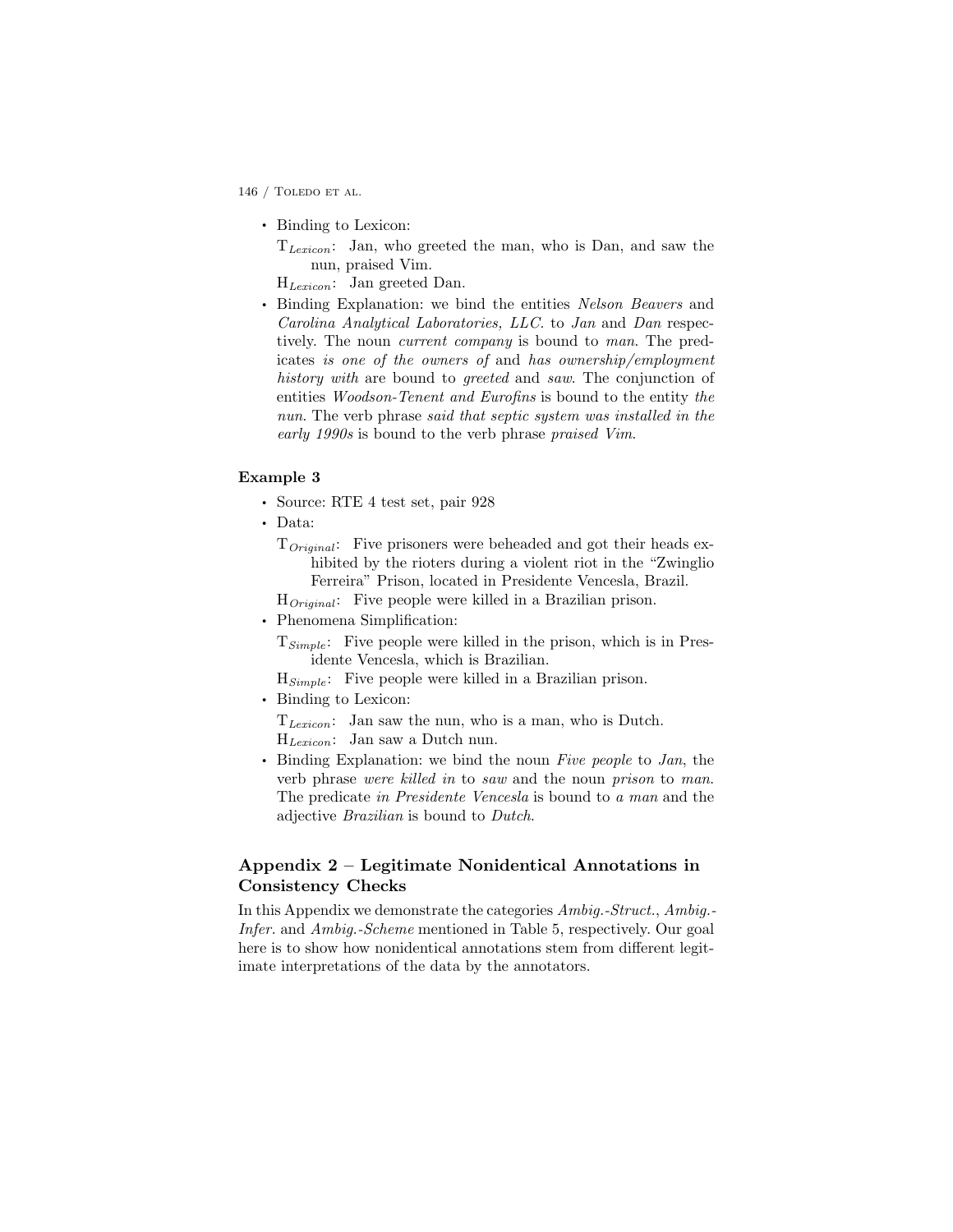# Example 1

- $\cdot$  Category: *Ambig.-Struct.* different annotations due to structural ambiguity.
- . Source: RTE 3 test set, pair 750
- . Data:
	- T: The British government has indicated its readiness to allow Argentine companies to take part in the development of oilfields in the Falkland islands' territorial waters.
	- H: The British government is ready to allow Argentine companies to participate in the development of oilfields.
- . Annotator 1: Marked *in the Falkland islands' territorial waters* as a modifier of *development of oilfields*, corresponding to the structure: [[development of oilfields][in the Falkland islands' territorial waters]].
- . Annotator 2: Marked *in the Falkland islands' territorial waters* as a modifier of *oilfields*, corresponding to the structure: [development of [oilfields [in the Falkland islands' territorial waters]]].

# Example 2

- $\cdot$  Category: *Ambig.-Infer.* different annotations due to multiple ways of establishing the inference.
- . Source: RTE 2 test set, pair 24
- . Data:
	- T: Microsoft Corp., on Thursday, posted higher quarterly earnings as revenue rose 12 percent, but its shares fell after the world's largest software market said current quarter sales would fall below Wall Street expectations.
	- H: Microsoft showed revenue growth.
- . Annotator 1: Inferred *showed revenue growth* from *posted higher quarterly earnings* and therefore marked *as revenue rose 12 percent* as a restrictive modifier of *posted higher quarterly earnings*.
- . Annotator 2: Inferred *showed revenue growth* from *posted higher quarterly earnings, as revenue rose 12 percent* and therefore did not mark a restrictive modifier in this construction.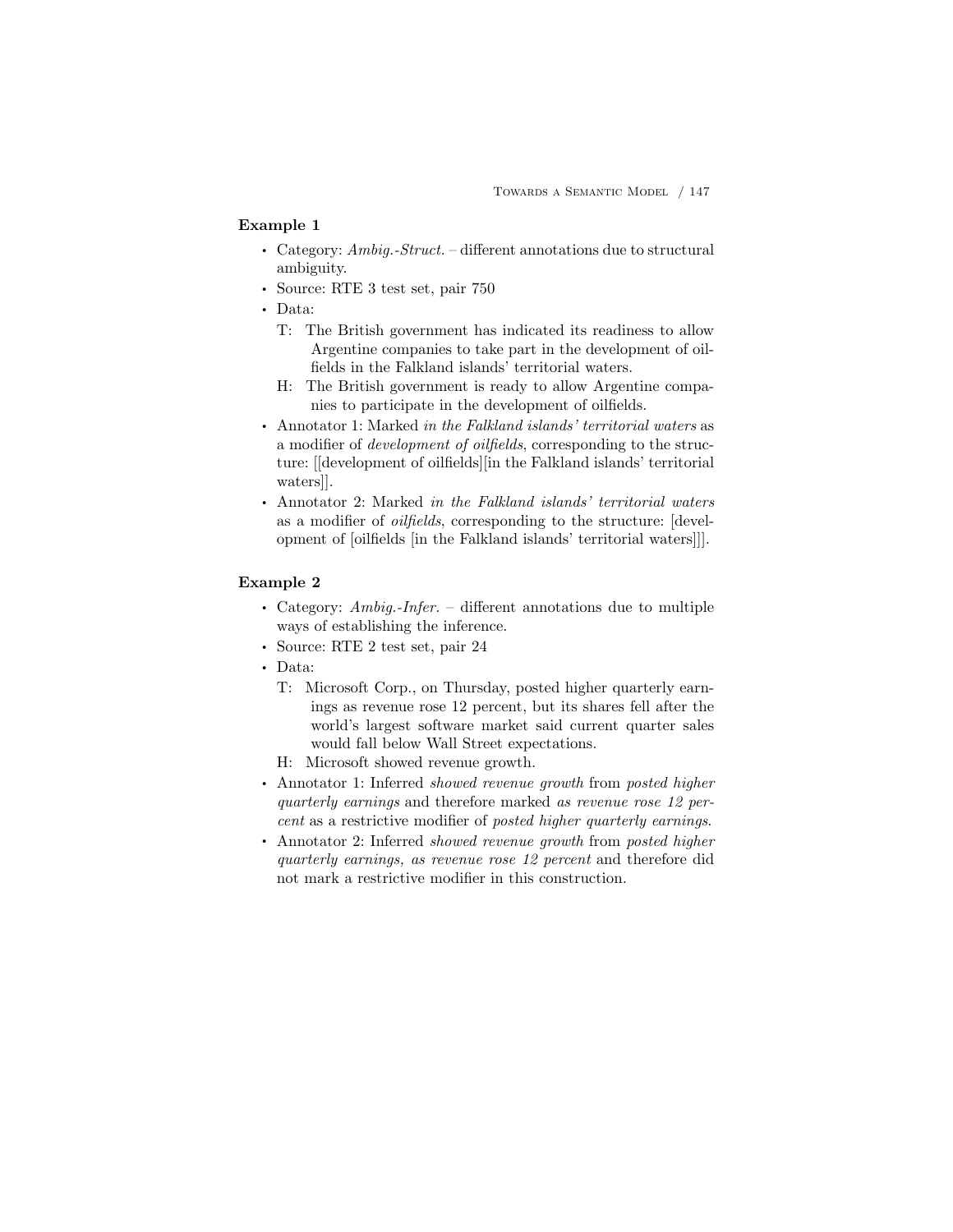#### Example 3

- $\cdot$  Category: *Ambig.-Scheme.* different annotations due to limited specification in the annotation scheme.
- % specification in the annotation scheme. <br> Source: RTE 2 development set, pair 154
- Sourc<br>• Data:
	- T: Clonaid said, Sunday, that the cloned baby, allegedly born to an American woman, and her family were going to return to the United States Monday, but where they live and further details were not released.
	- H: Clonaid announced that mother and daughter would be returning to the US on Monday.
- . Problem Description: The annotation scheme of SemAnTE 1.0 does not specify how to mark modification of a non-continuous modifiee. In this case, *Sunday* modifies the combination of *said* and its complement *that the cloned baby, allegedly born to an American woman* but this annotation cannot be marked because the modifiee is made of two separated constituents in the syntax.
- . Annotator 1: Annotated only *said* as the modifiee of an RMOD.
- . Annotator 2: Did not mark the modification.

# Acknowledgments

The work of Stavroula Alexandropoulou, Sophie Chesney, Sophia Katrenko, Heidi Klockmann, Pepijn Kokke, Assaf Toledo and Yoad Winter was supported by a VICI grant number 277-80-002 by the Netherlands Organisation for Scientific Research (NWO). We thank Ido Dagan, Philippe de Groote, Ian Pratt and Asher Stern for discussions. Part of the work described in Section 4 was also reported in Toledo et al. (2012) and in Toledo et al. (2013).

#### References

- Bar Haim, R., I. Dagan, B. Dolan, L. Ferro, D. Giampiccolo, B. Magnini, and I. Szpektor. 2006. The Second PASCAL Recognising Textual Entailment Challenge. In *Proceedings of the Second PASCAL Challenges Workshop on Recognising Textual Entailment*.
- Bentivogli, L., E. Cabrio, I. Dagan, D. Giampiccolo, M. L. Leggio, and B. Magnini. 2010. Building Textual Entailment Specialized Data Sets: A Methodology for Isolating Linguistic Phenomena Relevant to Inference. In *Proceedings of LREC 2010* .
- Bentivogli, L., I. Dagan, H. T. Dang, D. Giampiccolo, and B. Magnini. 2009. The Fifth PASCAL Recognizing Textual Entailment Challenge. In *Proceedings of TAC*, vol. 9, pages 14–24.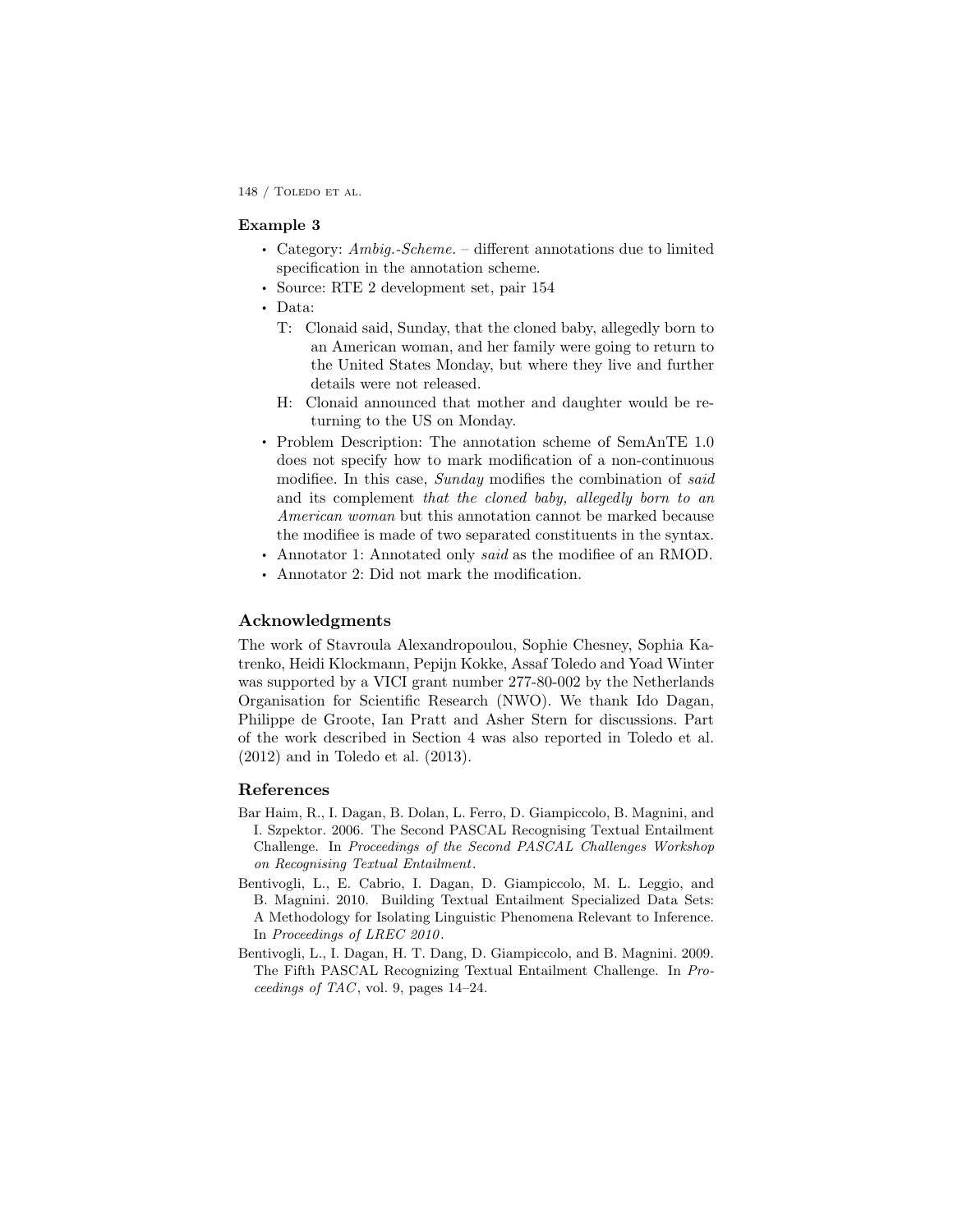- Bos, J., S. Clark, M. Steedman, J. R. Curran, and J. Hockenmaier. 2004. Wide-Coverage Semantic Representations from a CCG Parser. In *Proceedings of the 20th international conference on Computational Linguistics*, pages 12–40.
- Bos, J. and K. Markert. 2005. Recognising Textual Entailment with Logical Inference. In *Proceedings of the conference on Human Language Technology and Empirical Methods in Natural Language Processing*, pages 628–635.
- Cooper, Robin, Dick Crouch, Jan Van Eijck, Chris Fox, Josef Van Genabith, Jan Jaspars, Hans Kamp, David Milward, Manfred Pinkal, Massimo Poesio, Steve Pulman, Ted Briscoe, Holger Maier, and Karsten Konrad. 1996. *Using the Framework*. The Fracas Consortium.
- Cunningham, Hamish, Diana Maynard, Kalina Bontcheva, Valentin Tablan, Niraj Aswani, Ian Roberts, Genevieve Gorrell, Adam Funk, Angus Roberts, Danica Damljanovic, Thomas Heitz, Mark A. Greenwood, Horacio Saggion, Johann Petrak, Yaoyong Li, and Wim Peters. 2011. *Text Processing with GATE (Version 6)*. GATE.
- Dagan, Ido, Oren Glickman, and Bernardo Magnini. 2006. The PASCAL Recognising Textual Entailment Challenge. *Machine Learning Challenges. Evaluating Predictive Uncertainty, Visual Object Classification, and Recognising Textual Entailment* 3944:177–190.
- Dice, L. R. 1945. Measures of the Amount of Ecologic Association Between Species. *Ecology* 26(3):297–302.
- Garoufi, Konstantina. 2007. *Towards a Better Understanding of Applied Textual Entailment: Annotation and Evaluation of the RTE-2 Ddataset.*. Master's thesis, Saarland University.
- Giampiccolo, D., H. T. Dang, B. Magnini, I. Dagan, and E. Cabrio. 2008. The Fourth PASCAL Recognising Textual Entailment Challenge. In *TAC 2008 Proceedings*.
- Giampiccolo, Danilo, Bernardo Magnini, Ido Dagan, and Bill Dolan. 2007. The Third PASCAL Recognizing Textual Entailment Challenge. In *Proceedings of the ACL-PASCAL Workshop on Textual Entailment and Paraphrasing*, RTE '07, pages 1–9. Stroudsburg, PA, USA: Association for Computational Linguistics.
- Kamp, H. and U. Reyle. 1993. *From Discourse to Logic: Introduction to Model-Theoretic Semantics of Natural Language, Formal Logic and Discourse Representation Theory*, vol. 42. Kluwer Academic Dordrecht,, The Netherlands.
- Kundu, G. and D. Roth. 2011. Adapting Text Instead of the Model : An Open Domain Approach. In *CoNLL*.
- LoBue, Peter and Alexander Yates. 2011. Types of Common-Sense Knowledge Needed for Recognizing Textual Entailment. In *Proceedings of the 49th Annual Meeting of the Association for Computational Linguistics: Human Language Technologies: short papers - Volume 2* , HLT '11, pages